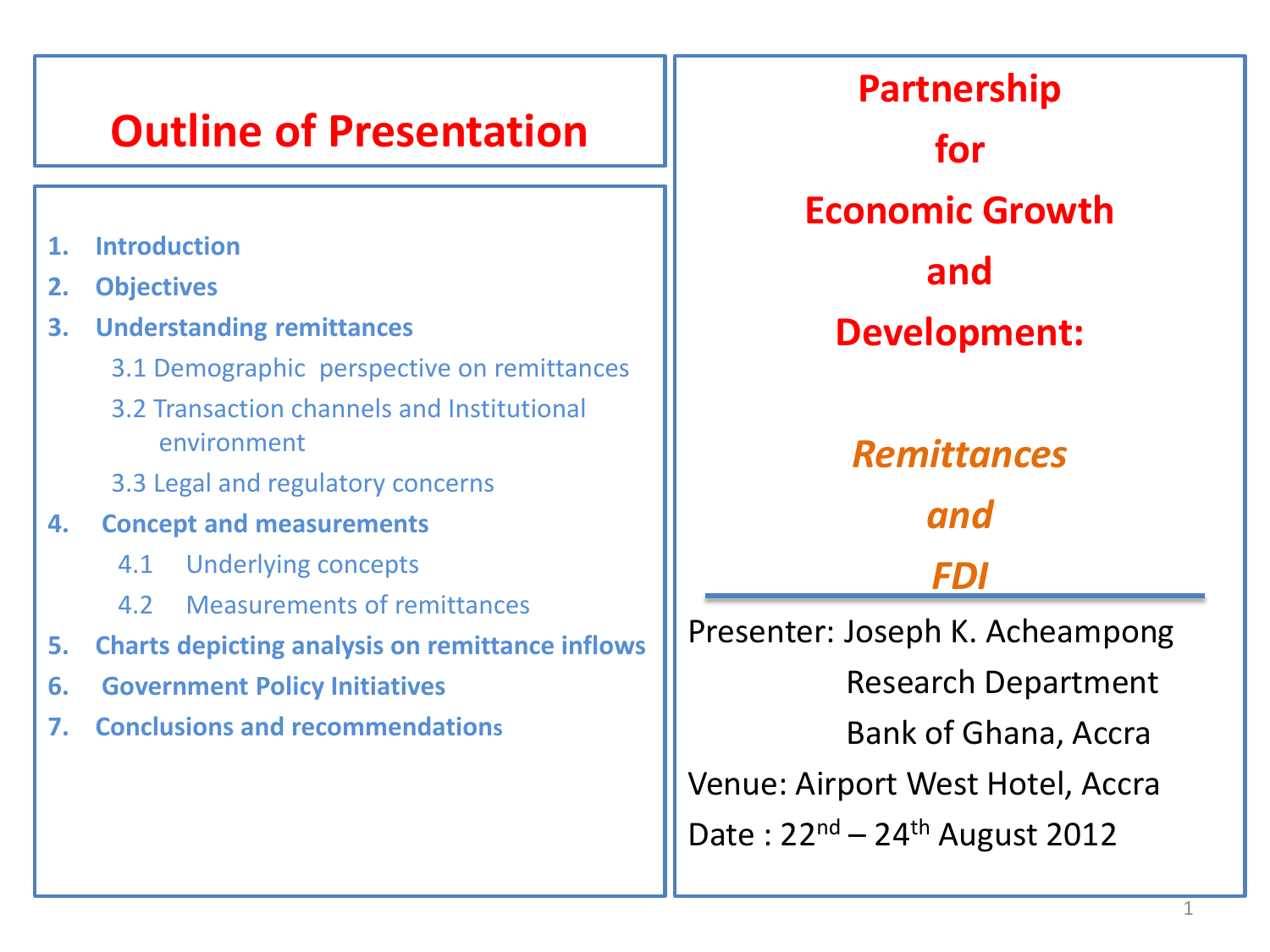# **1. Introduction**

**Remittance flows in recent years have grown** rapidly.

- From 2001 to 2007, remittance receipts reported in the IMF's *Balance of Payments Statistics Yearbook* (measured as global receipts of "workers' remittances" and "compensation of employees") more than doubled to US\$336 billion.
- Similarly, the period of 2003 to 2011, remittance receipts reported in the *Balance of Payment Statistics (Bank of Ghana)* more than triple to US\$2.4 billion.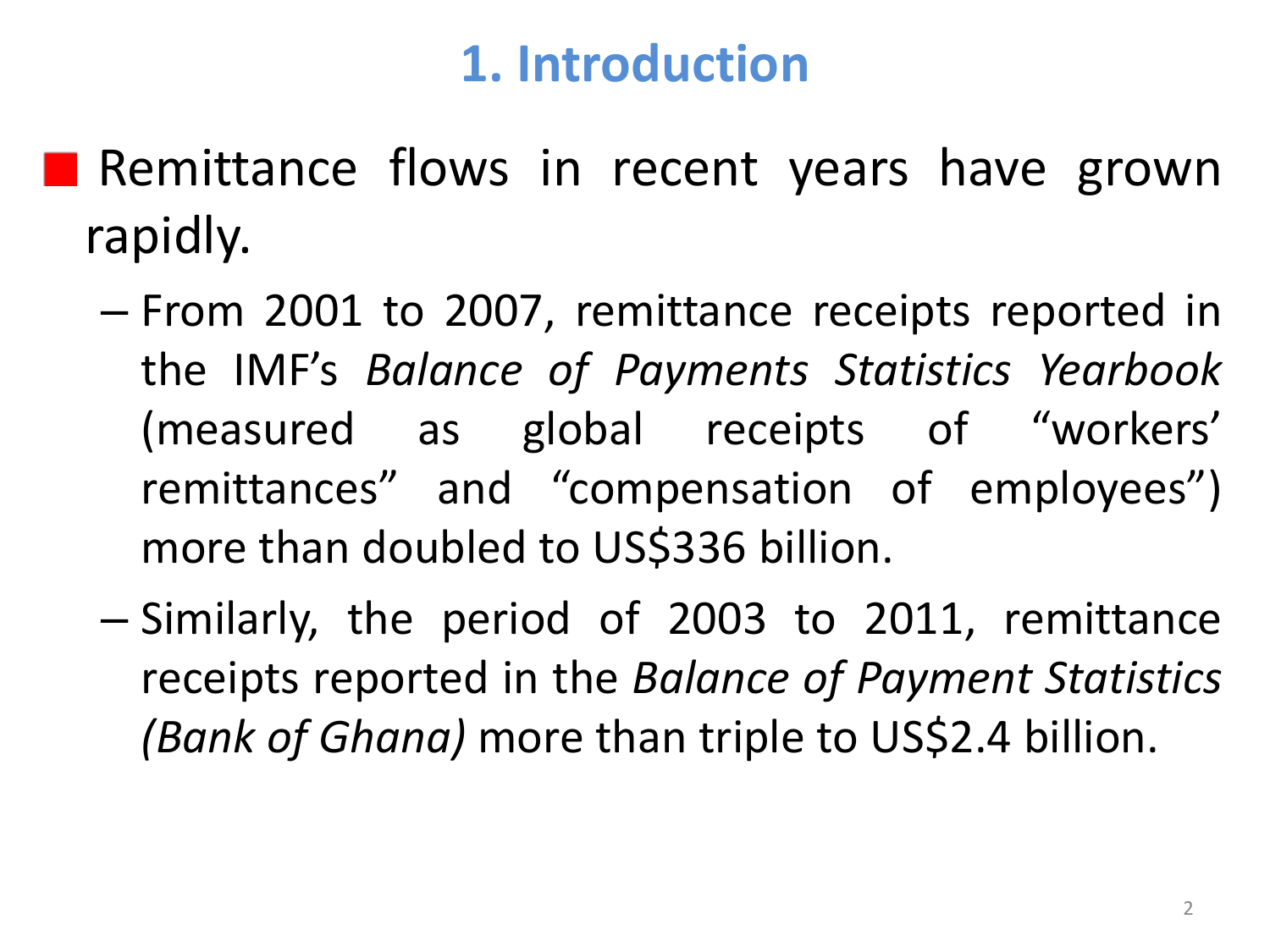#### Definitions 1:

- $\blacksquare$  The Balance of payments is a statistical statement that;
	- $\triangleright$  summarizes transactions between residents and nonresidents during a period of time. It consists of *goods and services account*, the *primary income account*, the *secondary income account*, the *capital account and the financial acco*unt.

#### Definitions 2:

#### **N** Worker's remittances

 $\triangleright$  Is defined as current transfers from employment income by migrants who are employed in new economies and considered residents there (BPM5). It has been replaced in (BPM6) by "personal transfers" that is broadly defined.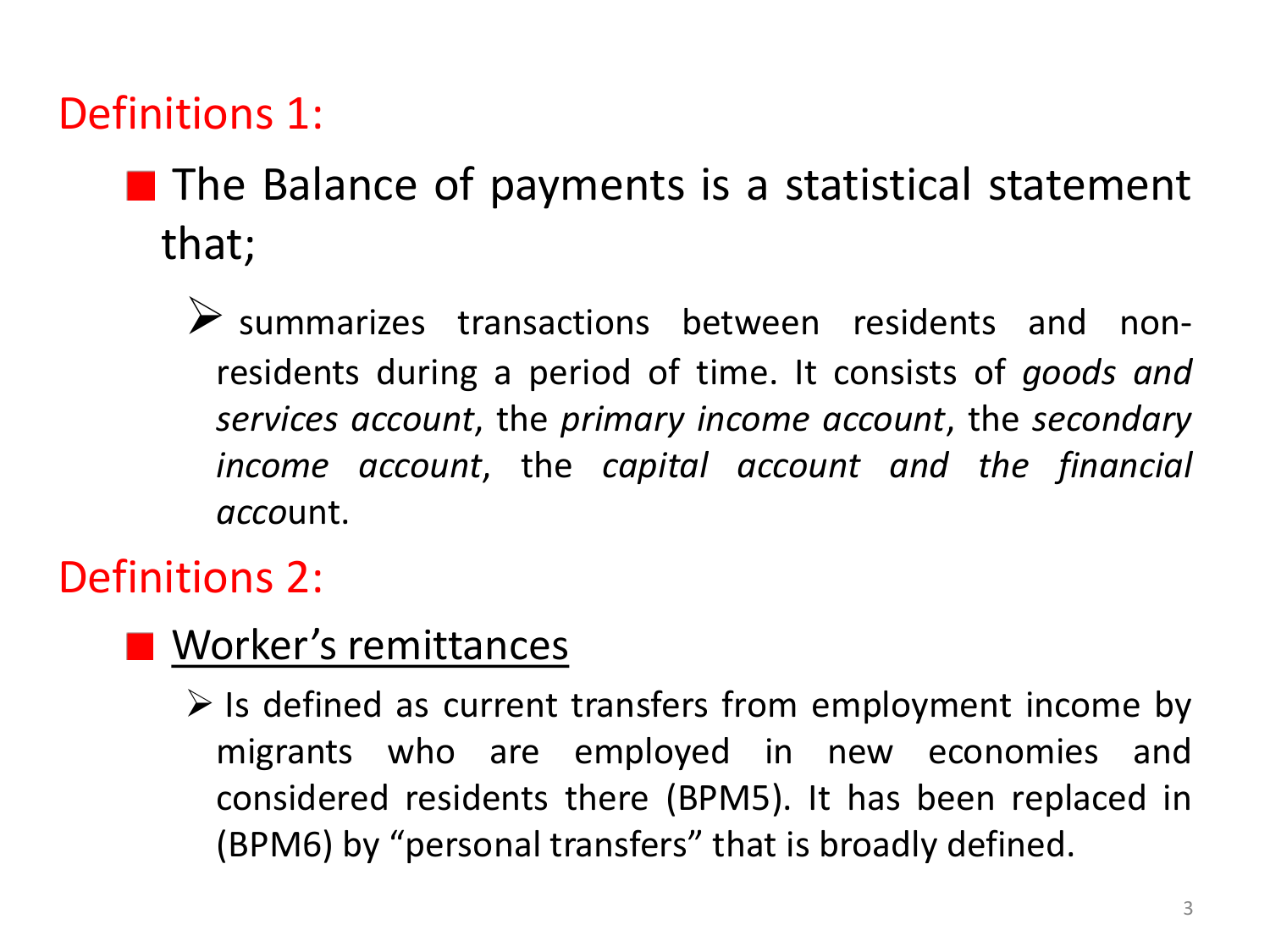**T** "Compensation of employees" arises only when a resident individual is employed by a non-resident individual or when a resident employs a non-resident individual.

- Therefore, it's important to establish whether an *employer-employee* relationship exists;
	- Between a resident individual and a nonresident employer or,
	- Between a non-resident individual and a resident employer.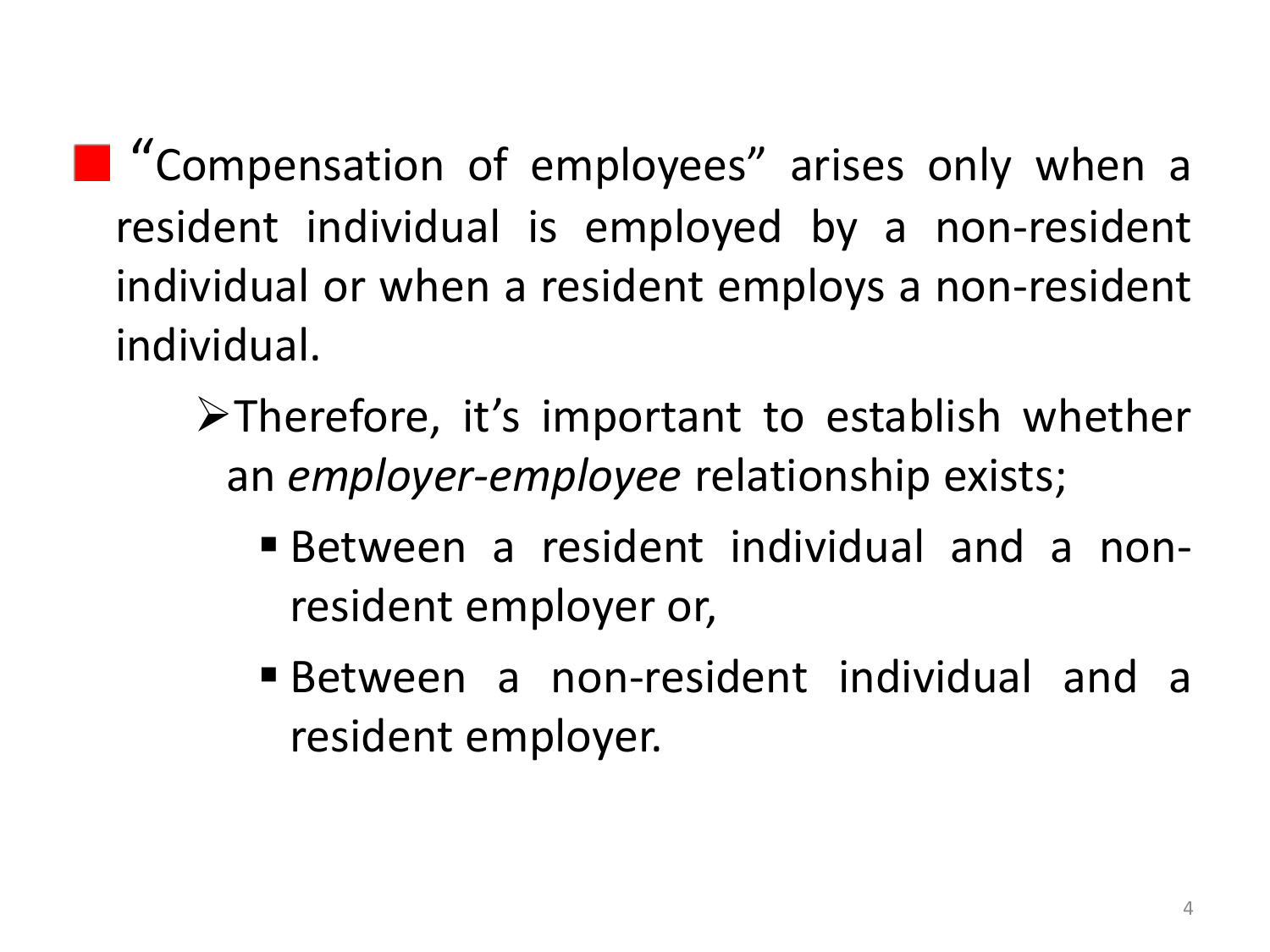- $\blacksquare$  It worth noting that for some countries, receipts from remittances;
	- exceed receipts from the *export of goods and services* and,
	- financial inflow on *foreign direct investments*
- **Fundamentally, remittances represent** *household income* earned from foreign economies arising largely from the;
	- *temporary* or
	- *permanent*

movement of people to those economies.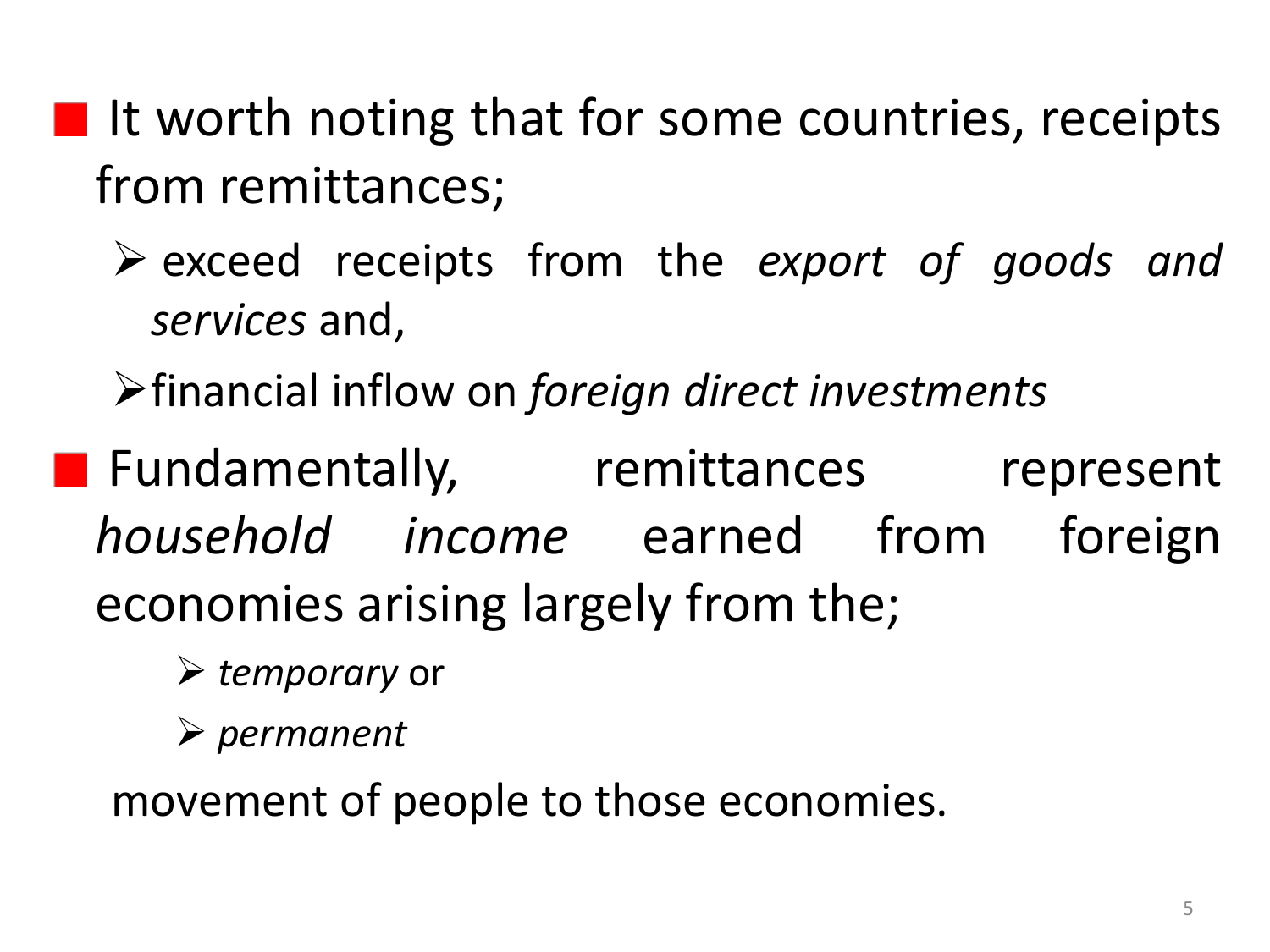Government now considers remittances to be important source of foreign exchange inflows, and has in recent times gained high policy interest. In view of these, their impact on economic development, growth and security is critical;

 Because remittances again are perceived to be an important *anti-poverty tool* and *item* to gauge economic growth and development.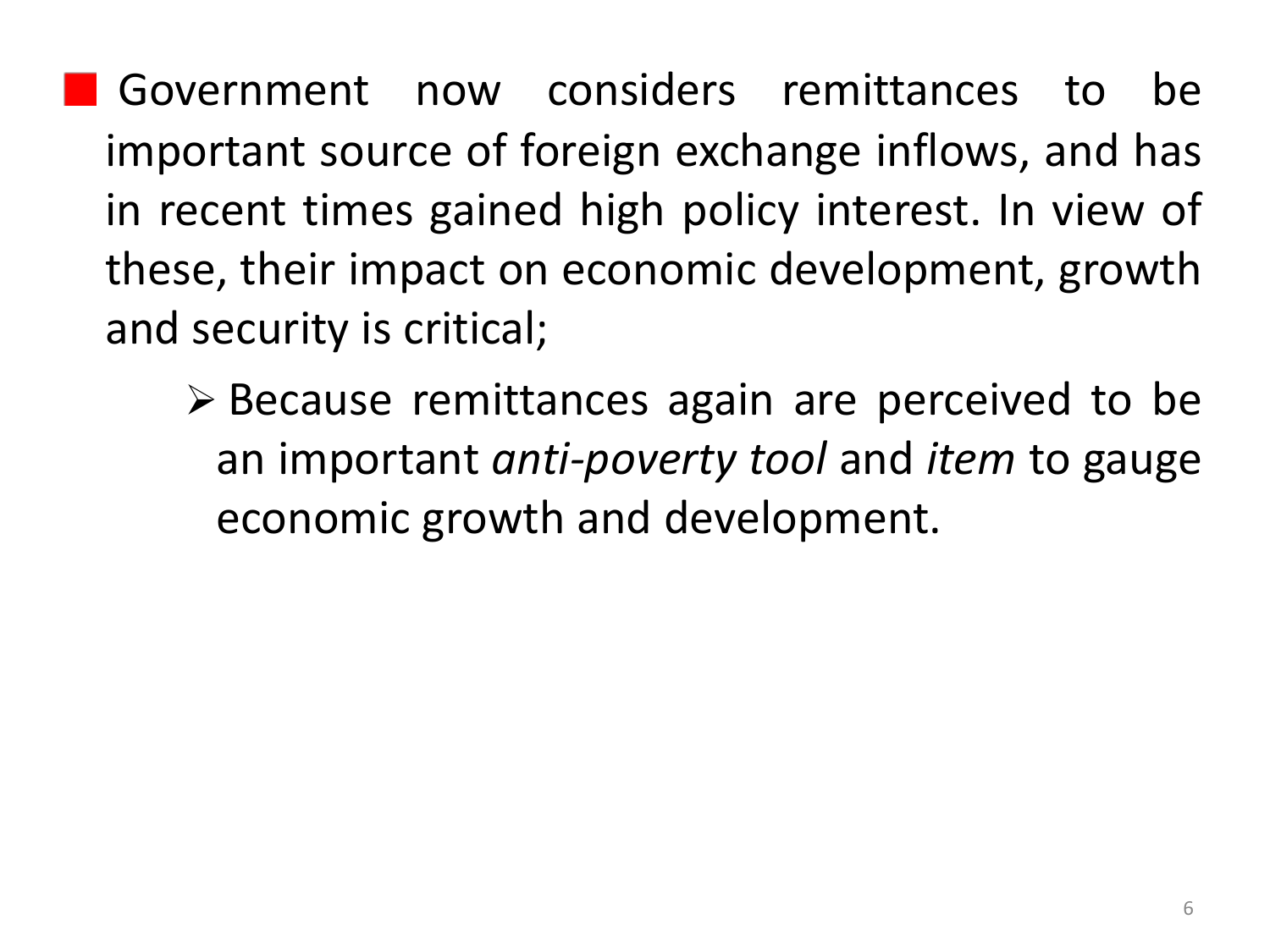# **2. Objectives**

 $\blacksquare$  The main object of this presentation is to measure the Ghanaian diasporas' monetary contribution to the country either in the form of:

 $\triangleright$  Remittances or,

 $\triangleright$  Foreign Direct Investments (FDI)

**and how government is harnessing this potential** inflows for overall economic development.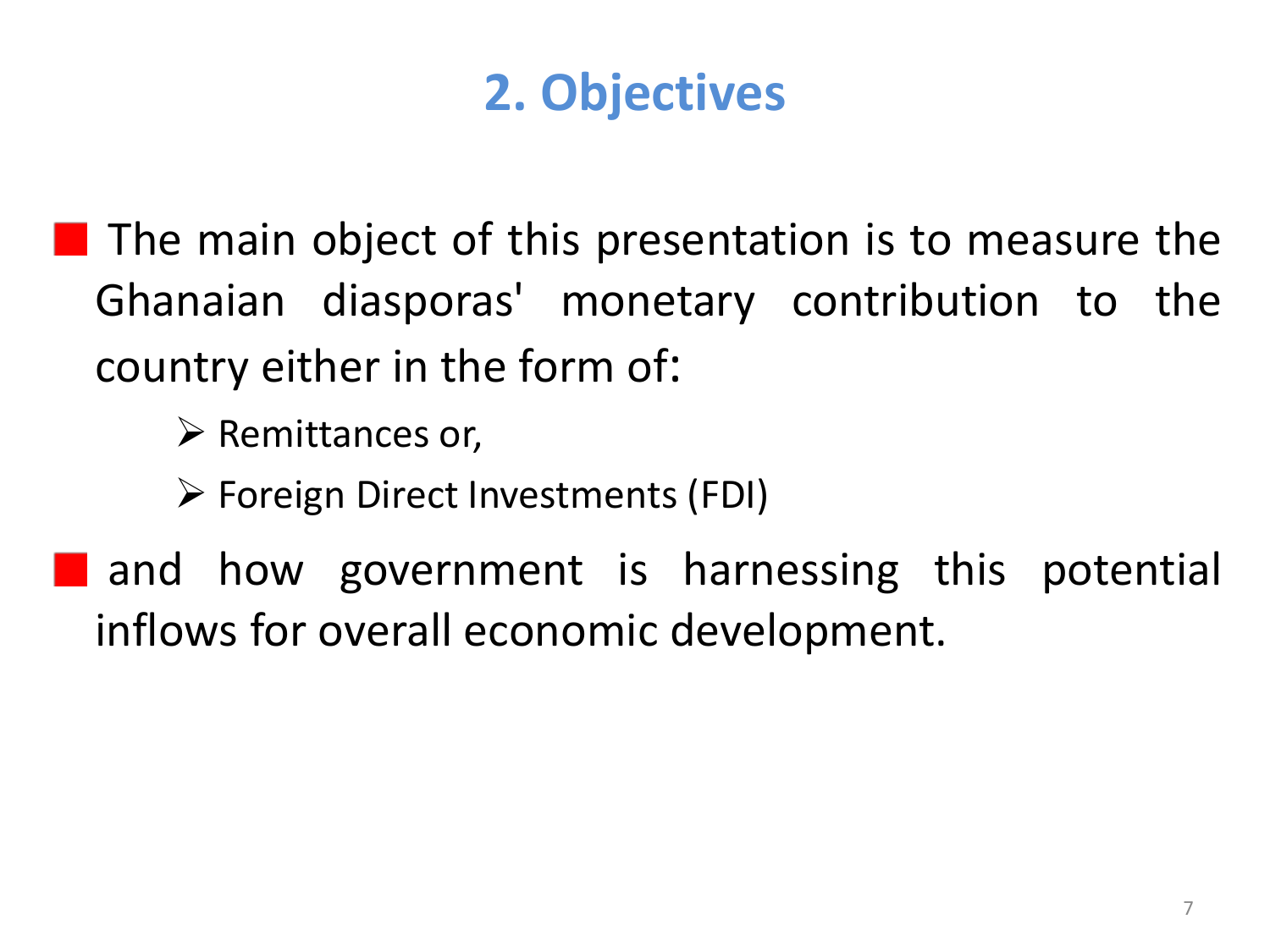# **3. Understanding Remittances**

- $\blacksquare$  The measuring of cross-border remittances are;
	- Heterogeneous, with
	- Finitely many small transactions conducted by individuals

through a large variety of channels

- **The transaction channels utilization may depend** on;
	- the *financial system*,
	- overall *institutional environment* of the sending and receiving countries,
	- *the convenience,*
	- *costs* associated with the use of these channels, and
	- the *demographic characteristic* of the senders and receivers.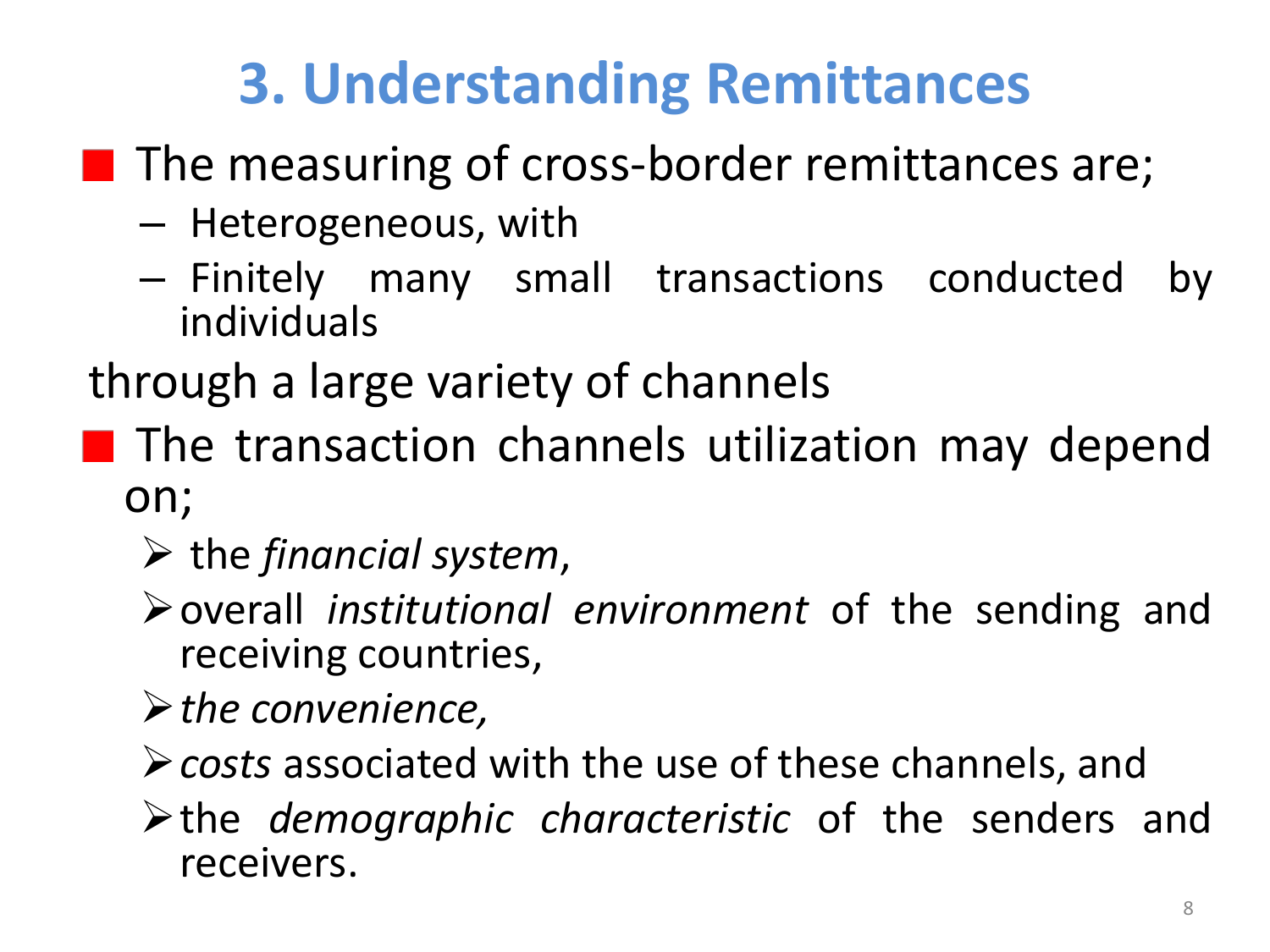- **Remittances are often linked to migration;** normally referred to as "migrant".
- **I** It should be noted, however, that migration status is not relevant to the definitions of standard components in Balance of Payments Manual, sixth edition (BPM 6).

## **Definition 3:**

 $\triangleright$ "migrant" which is defined as a person who emigrates from an economy of origin and becomes a resident in another economy.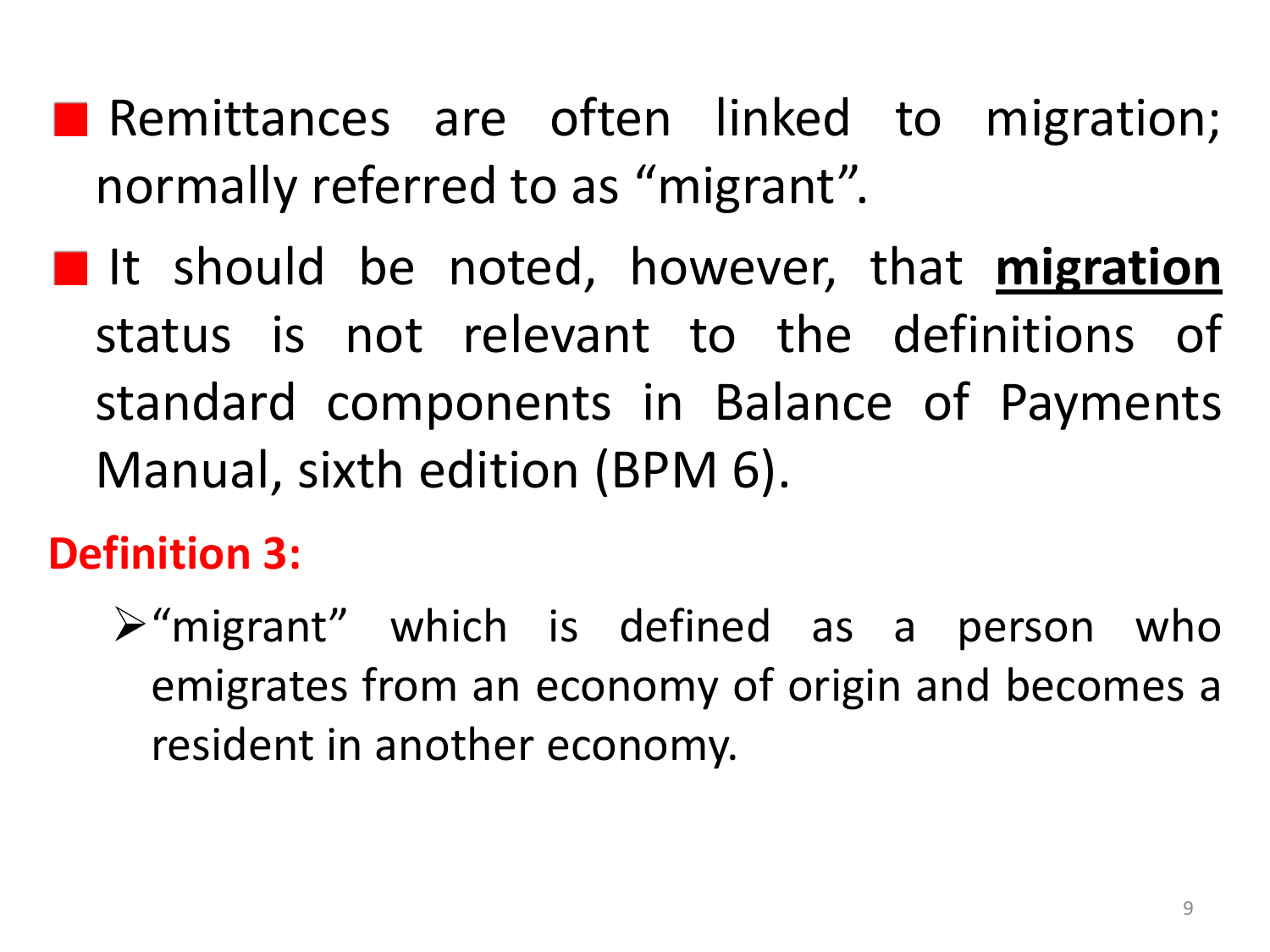# **Definition 4:**

 A person may move from one economy to another for the purpose of *short-term employment.*

 $\triangleright$  A "short-term worker" refers to a person who moves to another economy for the purpose of employment on a short-term (usually less than one year) basis, including border and seasonal workers.

**Short-term workers and migrants supporting** relatives in their country of origin are a key source of cross-border remittances.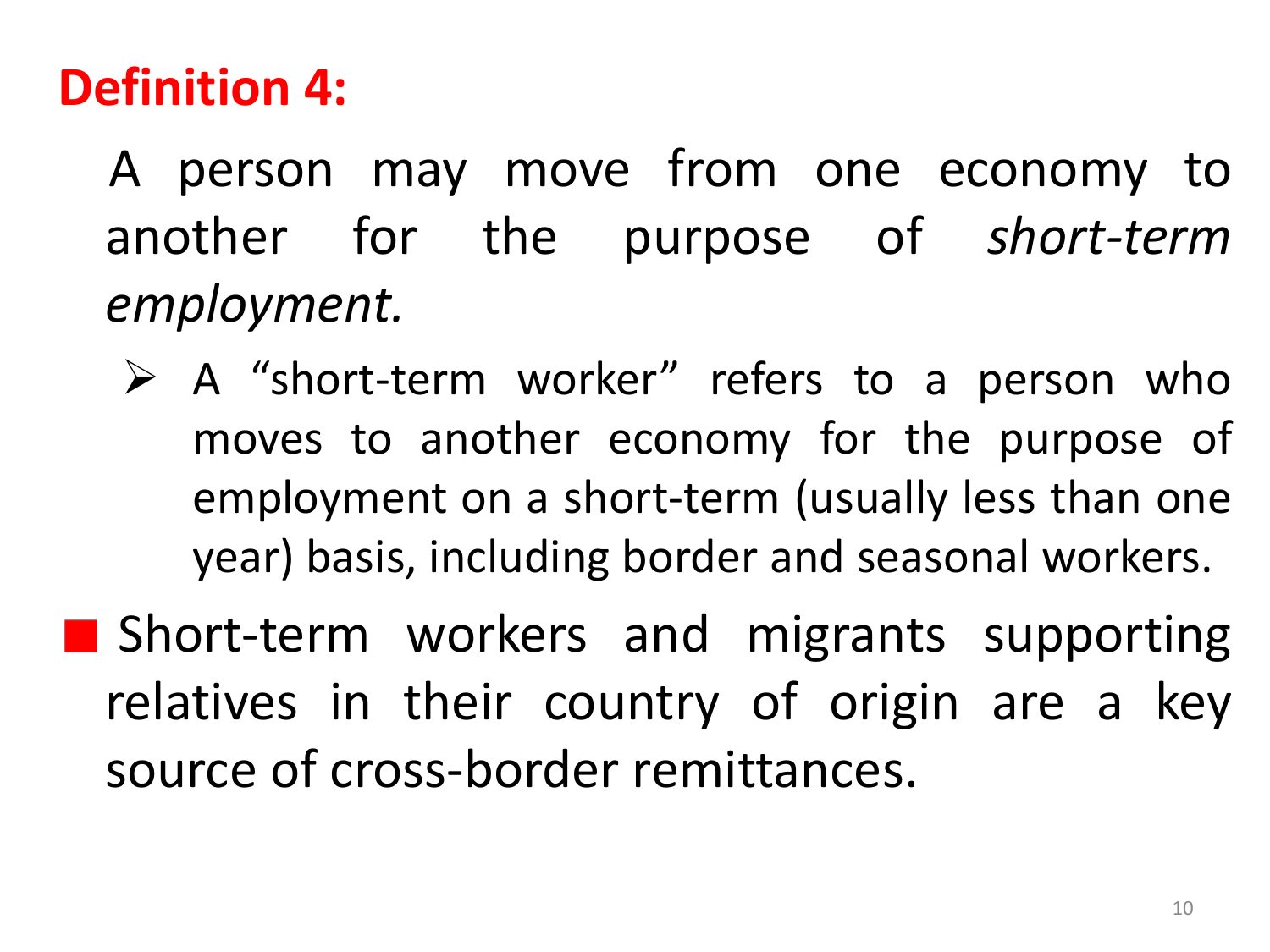**The transaction channels if cleverly identified for** remittances:

- can help compilers assess the extent of coverage to the existing data sources.
- **Remittances can take various forms of;** 
	- Funds transferred through "formal" or regulated institutions or channels.
		- Example: Banks, non-bank financial institutions, and money transfer operators.
	- $\triangleright$  Semi-formal and Informal channels

Example: Cash carried in person, and in-kind transfers.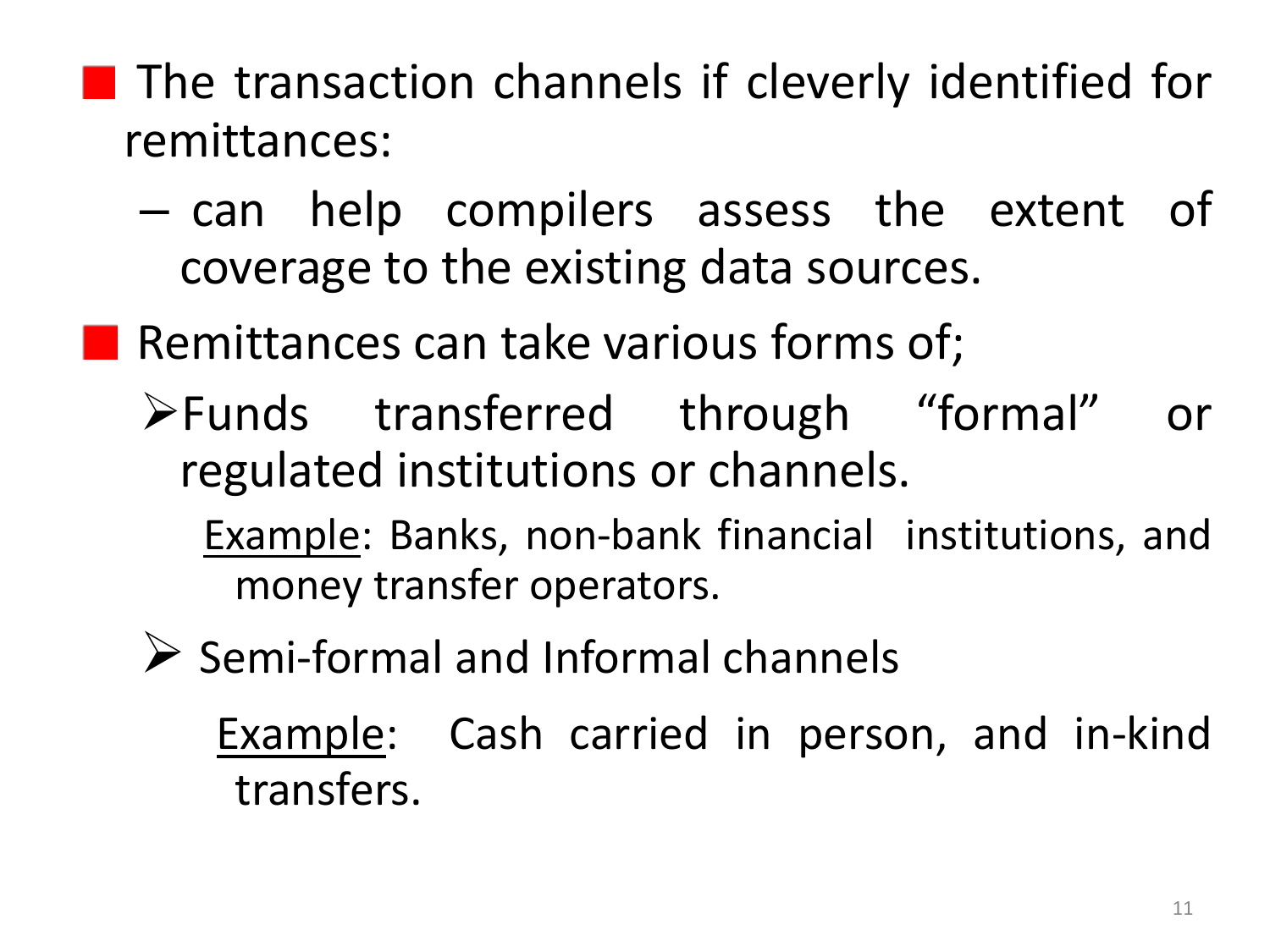- It is emphasized that all international transactions, whether they are;
	- $\triangleright$  informal or formal, legal or illegal should be covered by balance of payments statistics.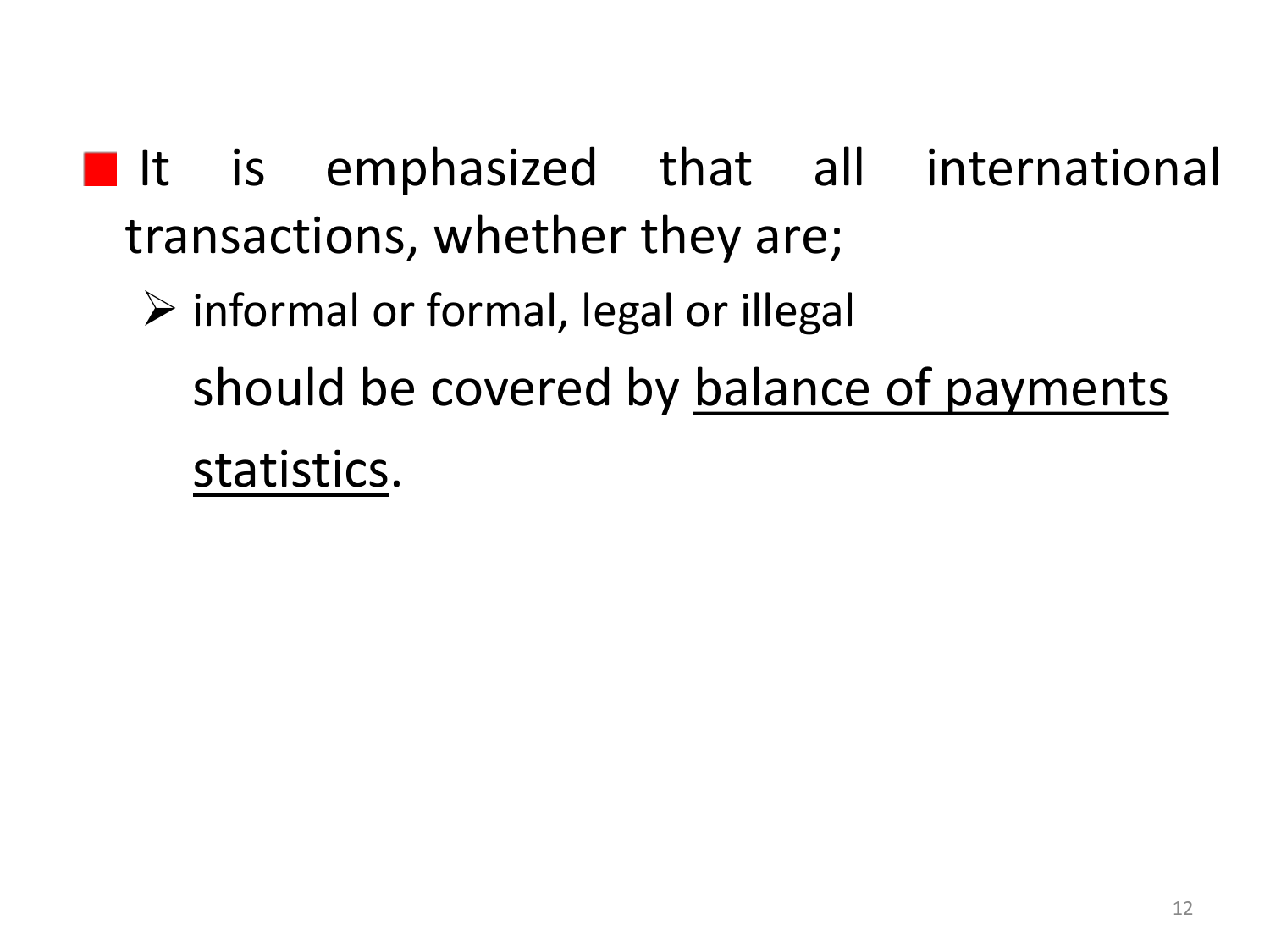# **3.1 Demographic perspective on remittances**

- Generally, the skill content of labor of migrants and shortterm workers can be categorized as *unskilled, low-skilled* and *skilled.*
- **An array of demographic characteristics is known to be** associated with remittances. These characteristics include:
	- $\triangleright$  The size of stock of migrants and short-term workers
	- $\triangleright$  The country of origin and work
	- $\triangleright$  Ethnic background
	- $\triangleright$  Duration of stay
	- Average income level
	- Gender
	- $\triangleright$  Legal status
	- $\triangleright$  Presence of children in the household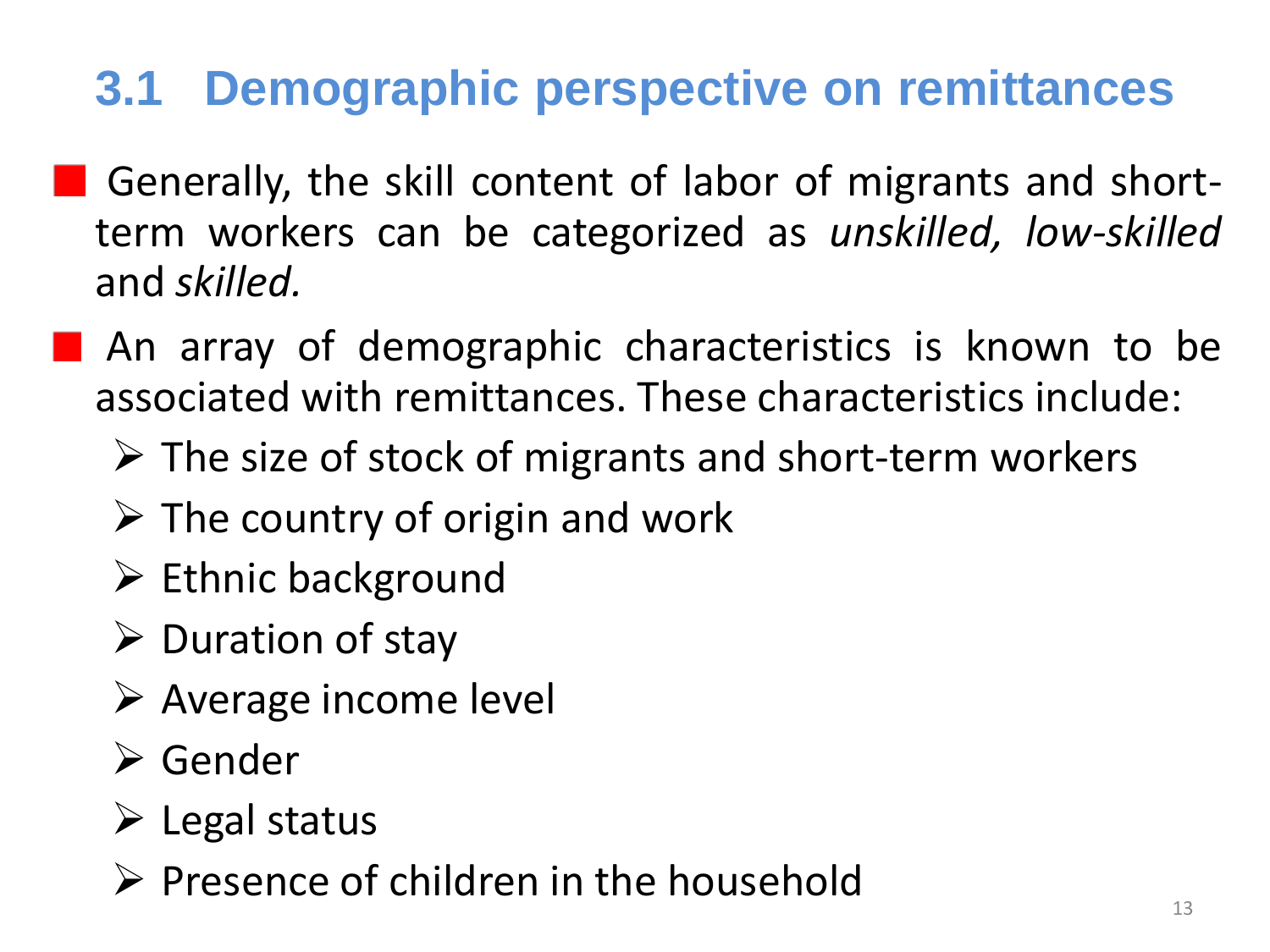Income is recognized as the primary determinant of the capacity to remit.

- $\triangleright$  This information helps to deepen the understanding on the underlying dynamics on remittance flows.
- **Among migrants, remittance senders tend to be** more concentrated among;
	- $\triangleright$  More recently arrived immigrants, and
	- At least half the migrants who have stayed for up to *10 years* may be regular remitters.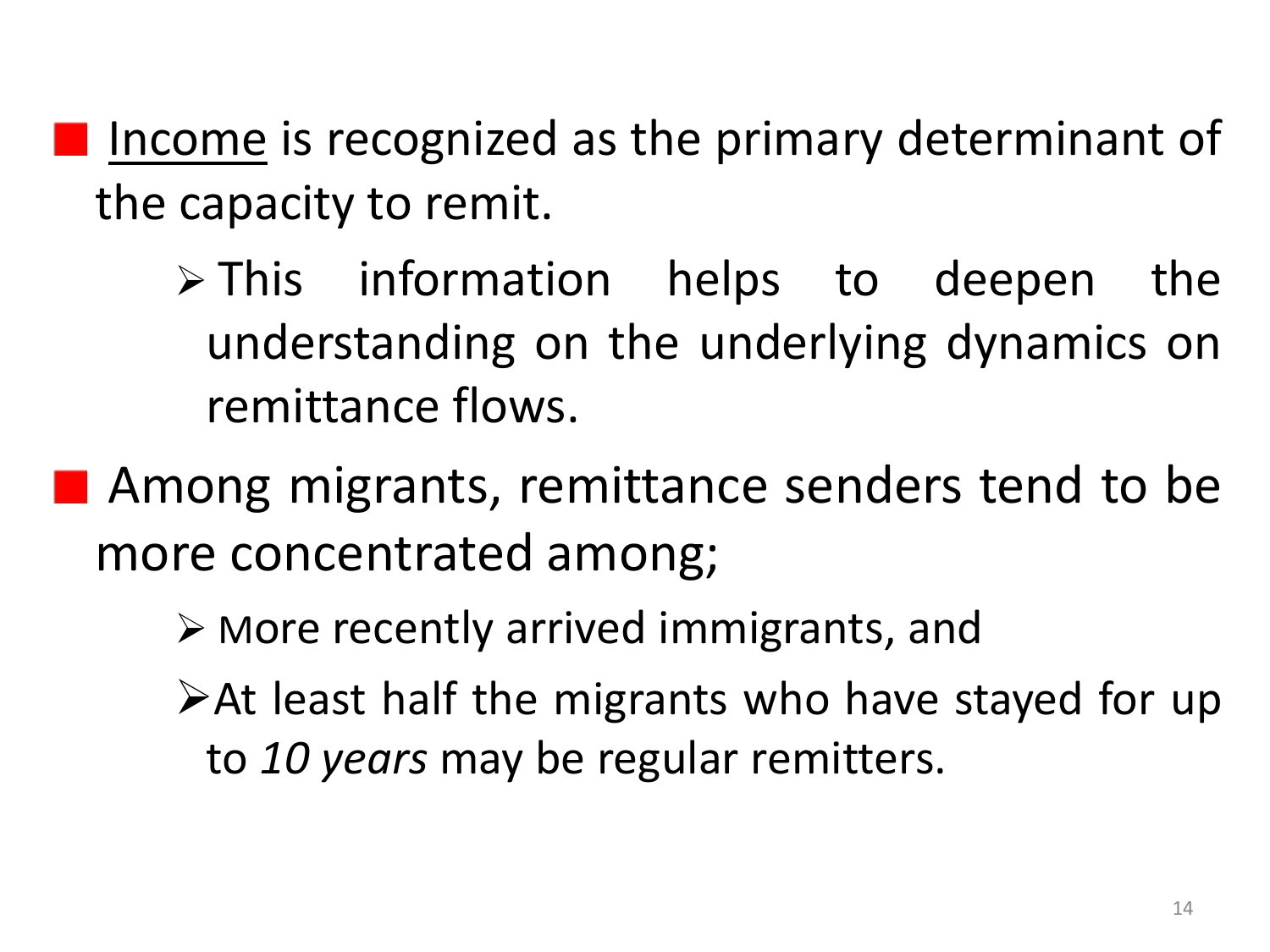## **3.2 Transaction Channels and Inst. Environment**

#### **Money remittance transaction may involve;**

- *a sender, intermediaries* and *a recipient* in both countries and the payment interface used by the intermediaries; together these comprise the *remittance channel.*
- Most remittances are of relatively *low value*, *frequent*, and largely involve persons at both ends:
	- $\triangleright$  Because they are generally targeted at family maintenance.
	- Remittances assume the form of:
		- $\triangleright$  Cash transfers
		- $\triangleright$  Credit transfers or,
		- $\triangleright$  Transfers in kind (involving transfer of goods)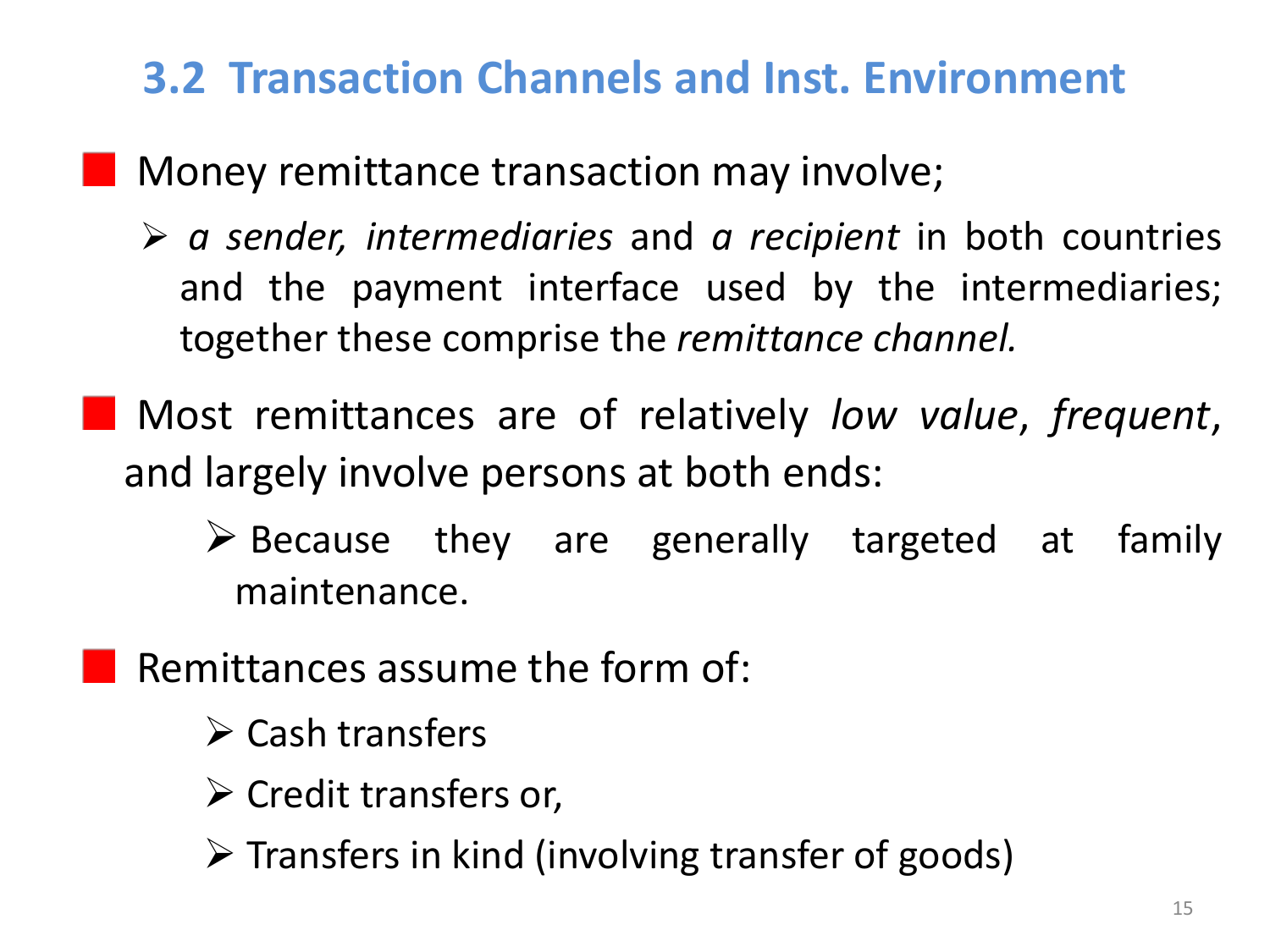- Cash transfers are sent either in the *foreign currency* or *local currency* by means of physical transfers of cash.
- **Credit transfers are based on payment instructions** from providers in the sending country to providers in the receiving country.
	- $\triangleright$  The payment instructions using messaging services enable contact between the entities operating at the sending and receiving ends, and the settlement process allows actual transfer of funds between these entities.
- Non-cash or in kind transfers are largely *consumer goods* and involve physical delivery predominantly through informal routes.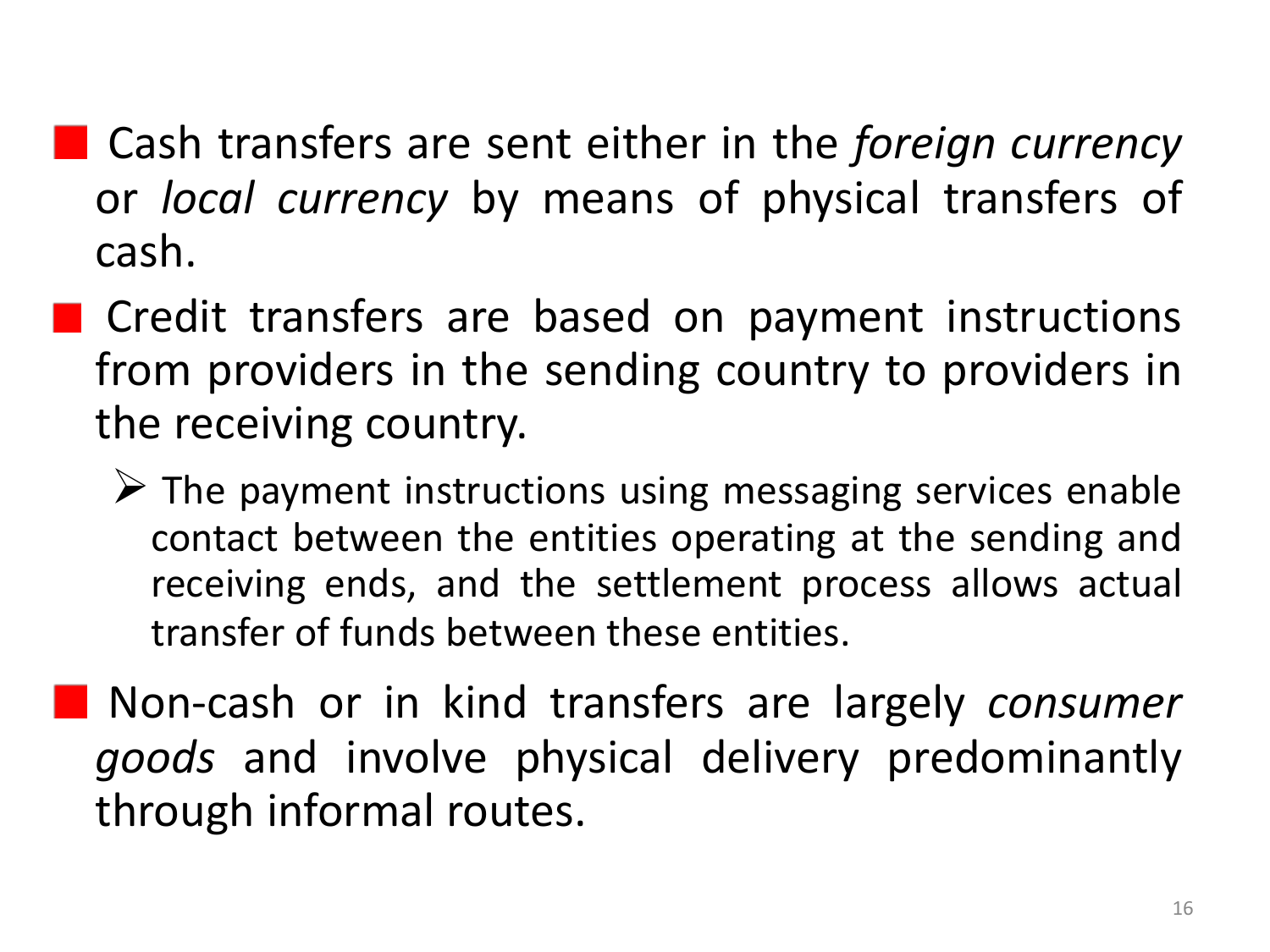■ Cross-border remittance flows can take place through a range of channels depending on:

- A*vailability of services,*
- *Preference of the remitter*, and

*The institutional environment*.

- **Formal remittance channels are those officially** authorized to operate in the *money transfer business such as;*
	- $\triangleright$  Banks
	- Money transfer operators (MTO's) or
	- $\triangleright$  Other officially registered institutions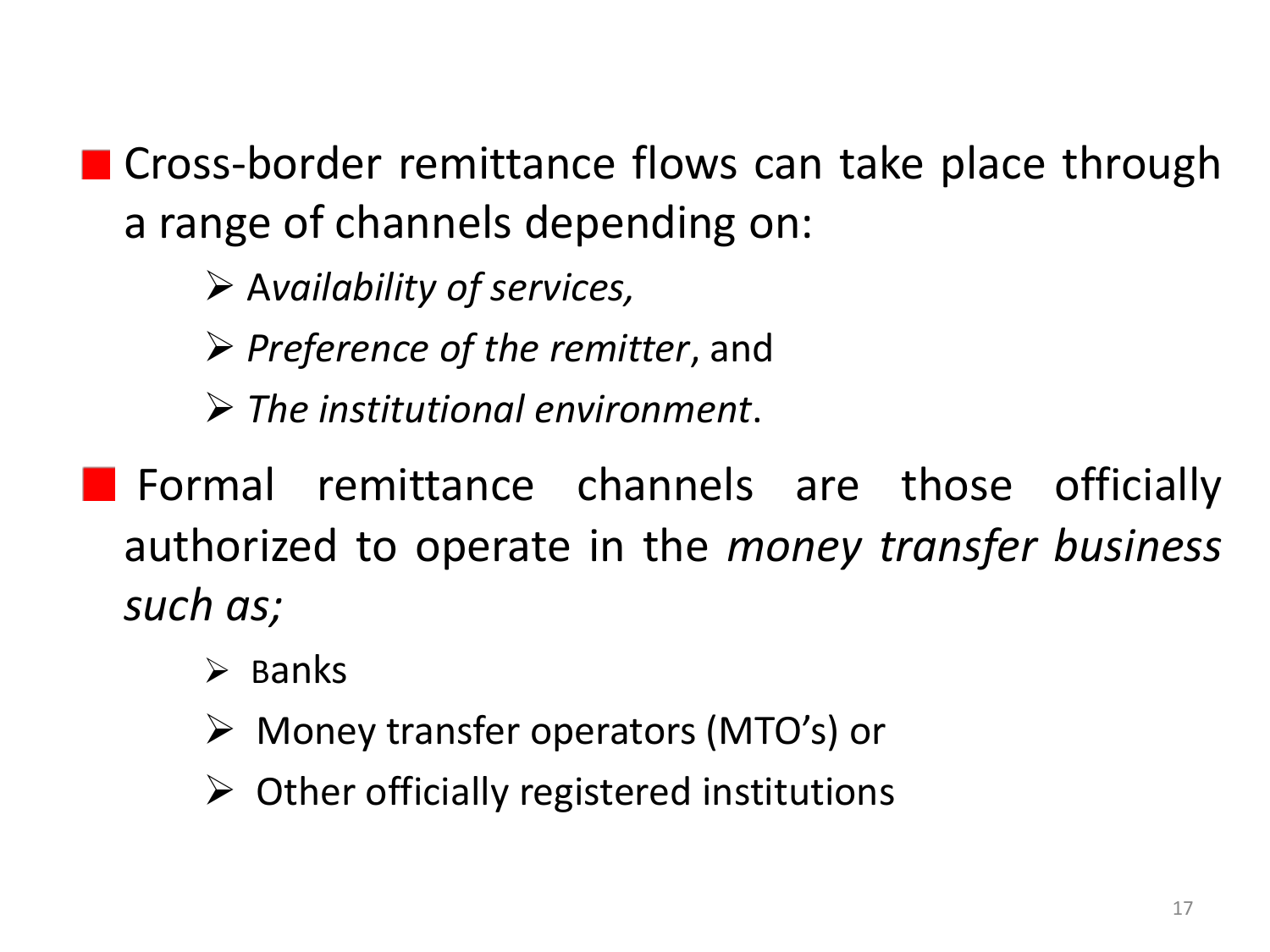- **The remitter's choice between the various channels of** fund transfers may be influenced by a host of factors such as:
	- $\triangleright$  The kind of institutional infrastructure available in the host and the home countries,
	- $\triangleright$  Ease of access to formal financial institutions
	- $\triangleright$  Speed of funds transfers through alternate channels
	- $\triangleright$  Differential cost of funds transfers
	- $\triangleright$  Government regulations
	- $\triangleright$  Incentives offered by the home country in the form of tax concessions and interest rates and others
	- $\triangleright$  Identification requirements
	- $\triangleright$  Procedural burdens embedded in the formal channels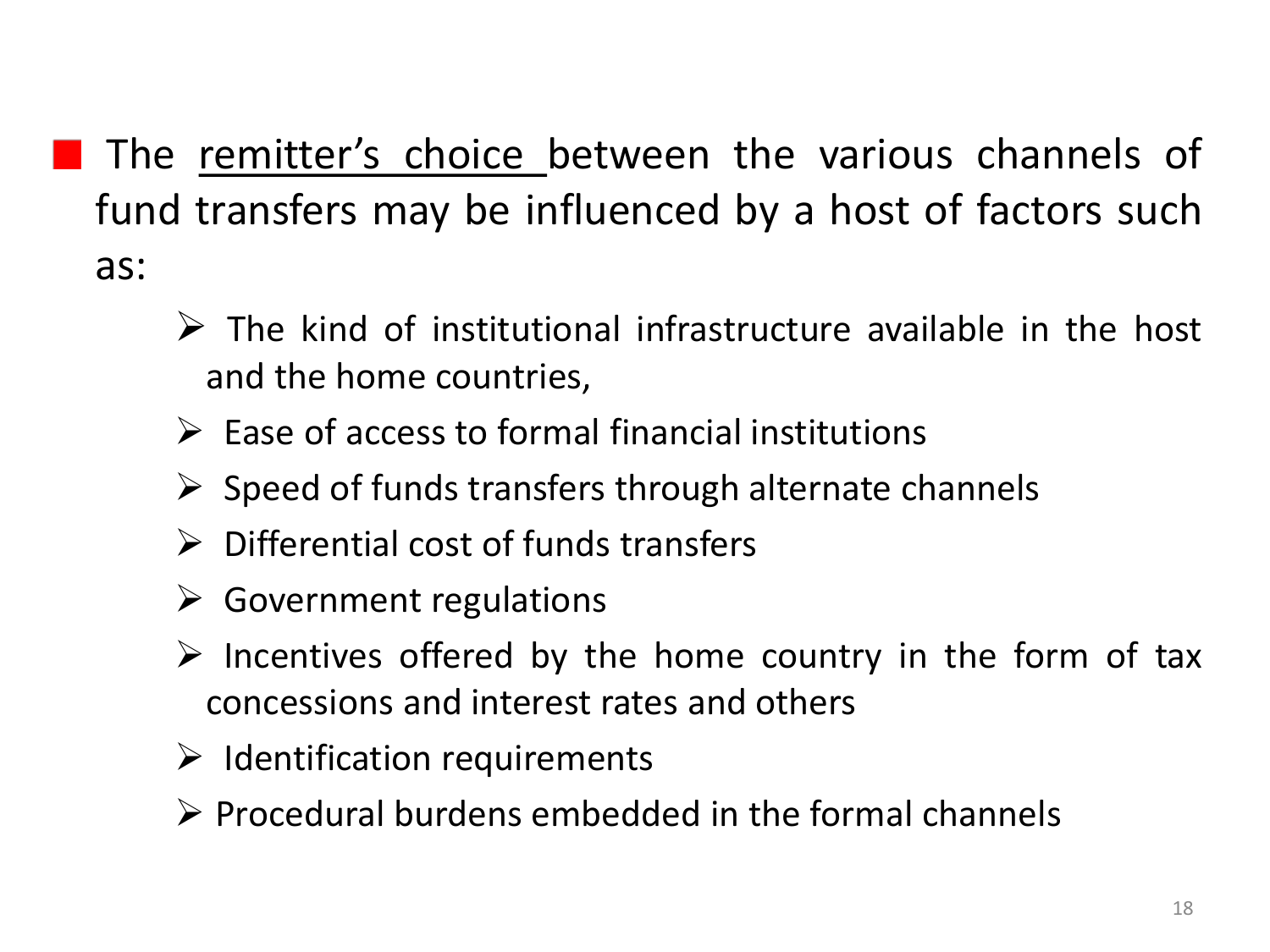# **Figure 3: Remittance Channels**

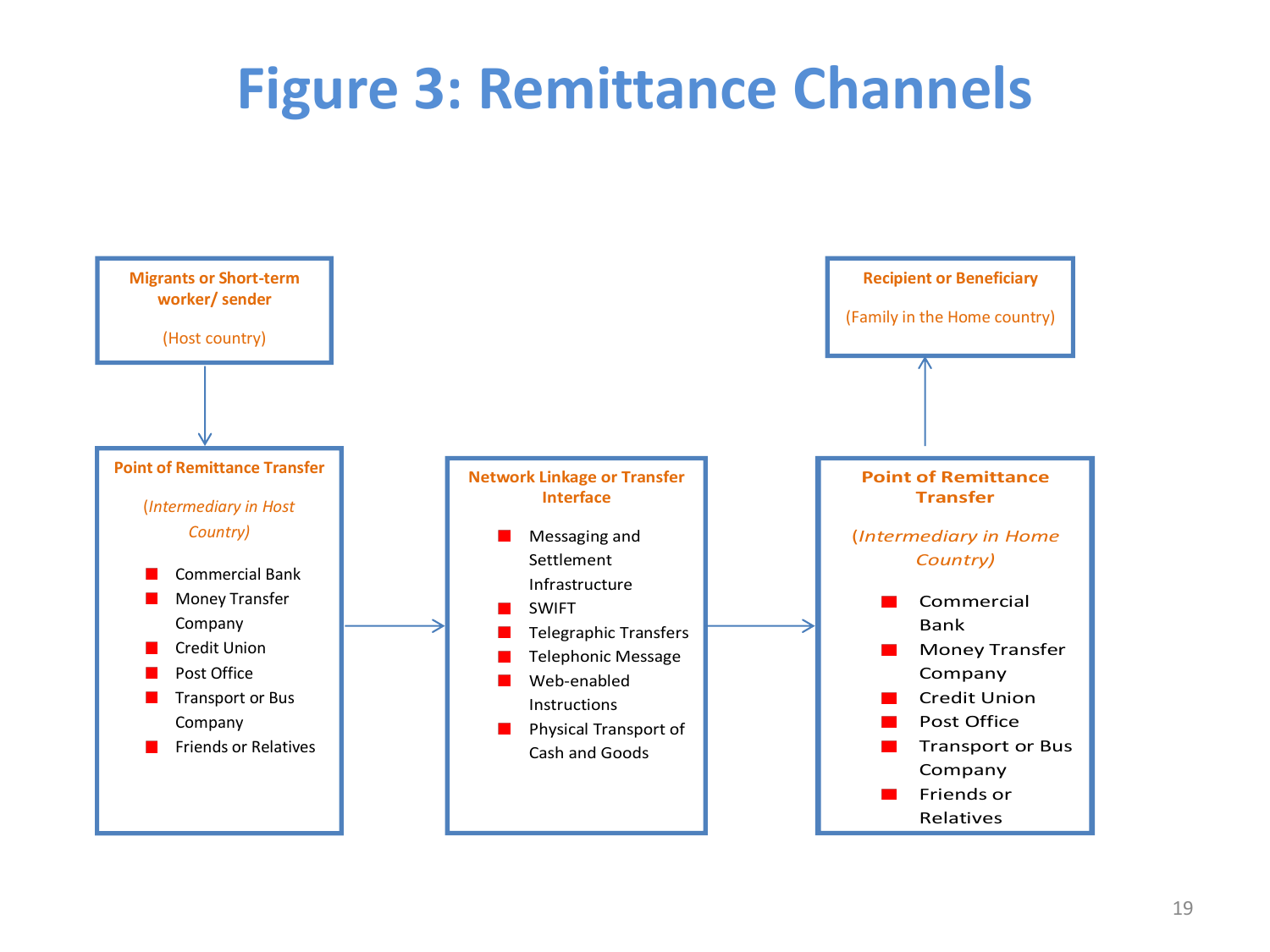### **3.3 Legal and Regulatory Concerns**

**Understanding the legal and regulatory issues governing** the remittances business is vital to analyzing the use of *formal* and *informal* channels,

- Because different channels create different challenges to compilers, and
- Obtaining data on transactions depends on the set of choices of channels used in the country and institutional and legal environment governing remittance transactions and data compilation.

**Banks and other financial institutions in Ghana are required** to report their *international transactions*, including remittances to;

 $\triangleright$  the central banks or other national financial authorities.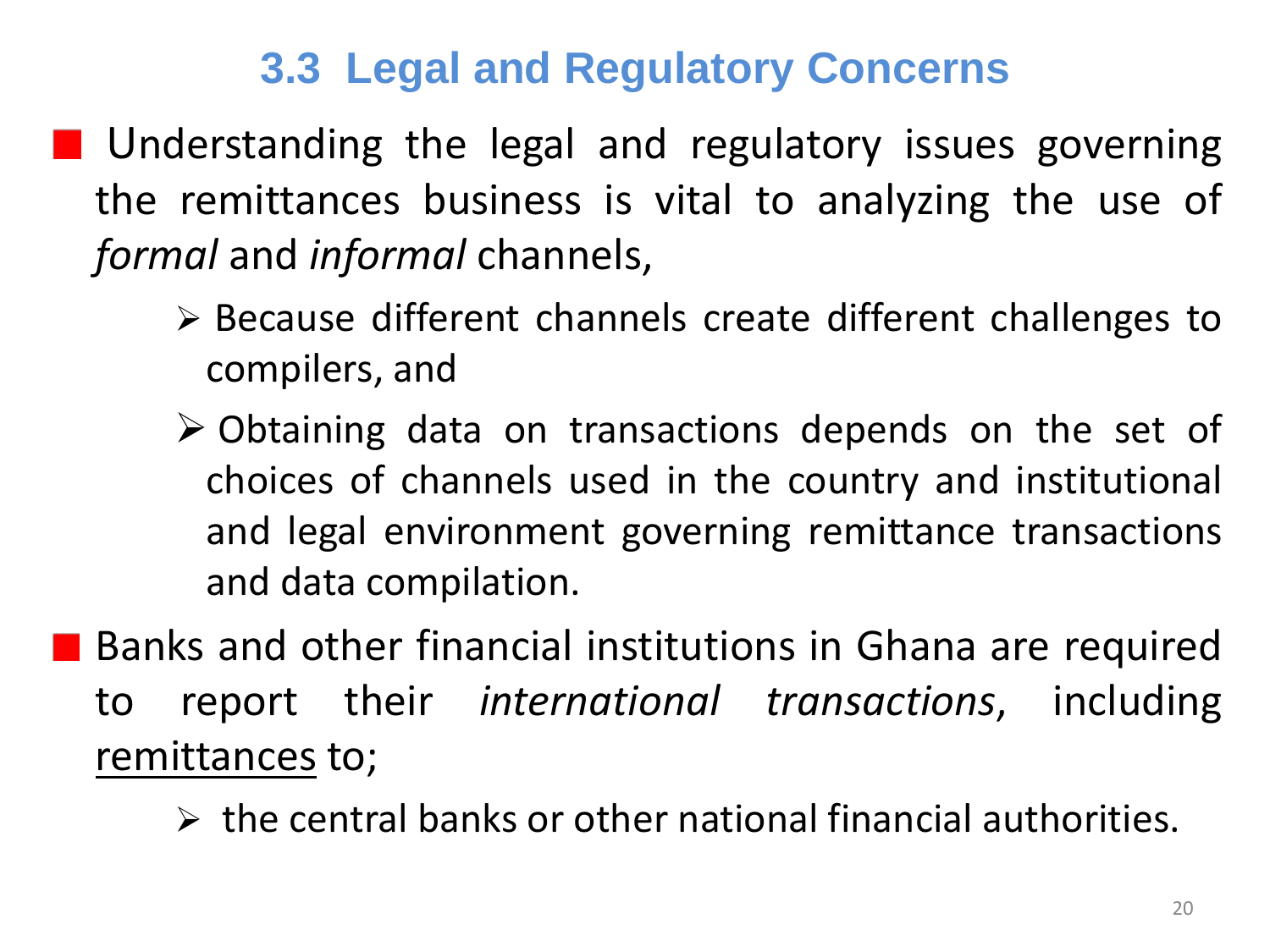- Central banks typically have the power to require banks and other financial intermediaries to report *statistical information* on their operations, including *cross-border transactions*; carried out on their own behalf or on behalf of clients.
	- Again, in countries where central banks are at the same time *balance of payments compilers* and *supervisors* are in a better position to impose the statistical obligations to report transactions directly.
- **Some countries often adopt a regulatory framework, with a** *set of statistical regulations* directly addressing statistical activities.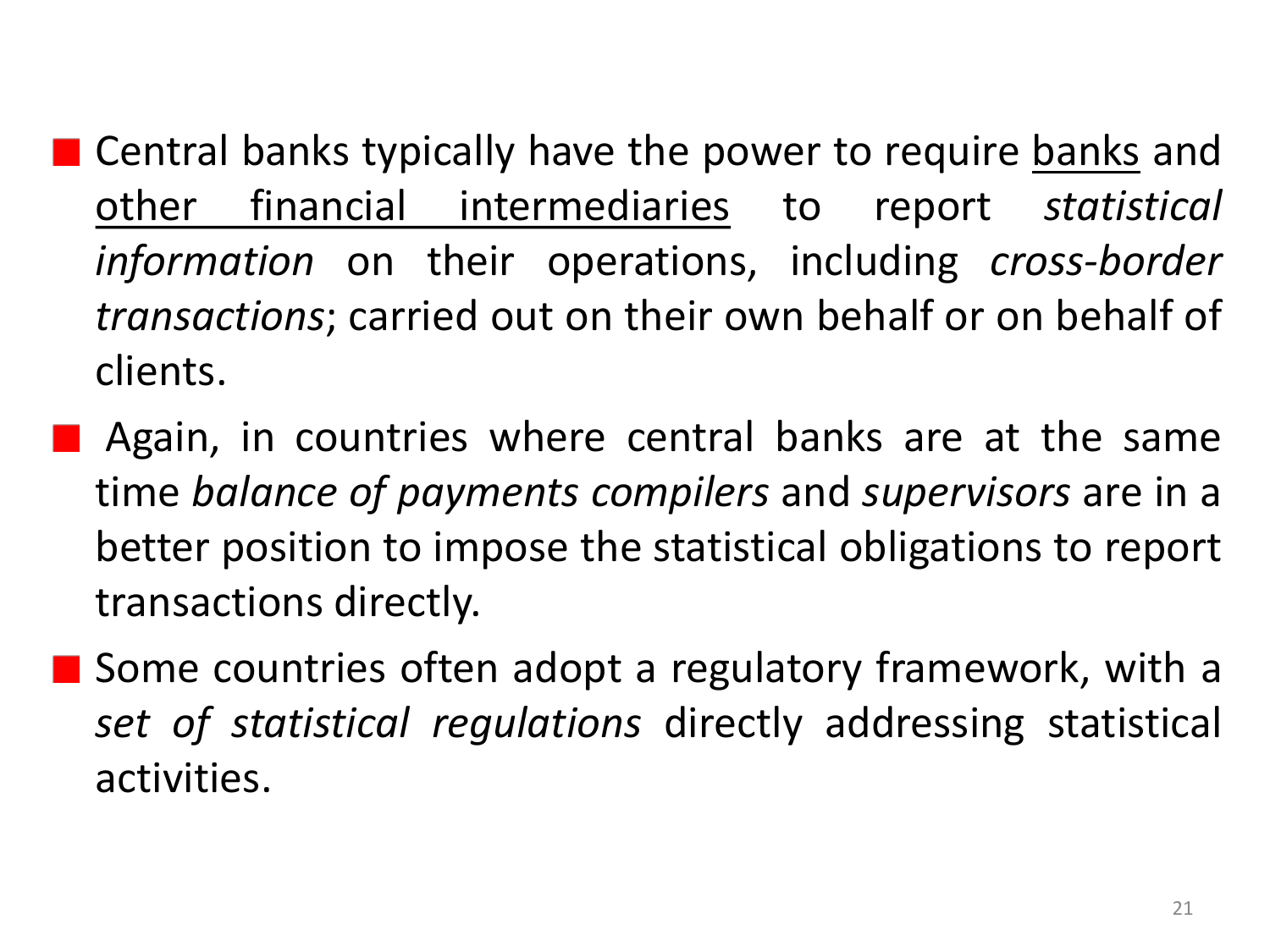### **4. Concepts and Measurements**

- Remittances represent household incomes from foreign economies arising largely from the *temporary or permanent* movement of people to those economies.
- They consist mainly of funds and non-cash items sent or given by;
	- $\triangleright$  Migrants and,
	- The "net compensation" of border, seasonal, or shortterm workers who are temporarily employed in an economy in which they are not resident.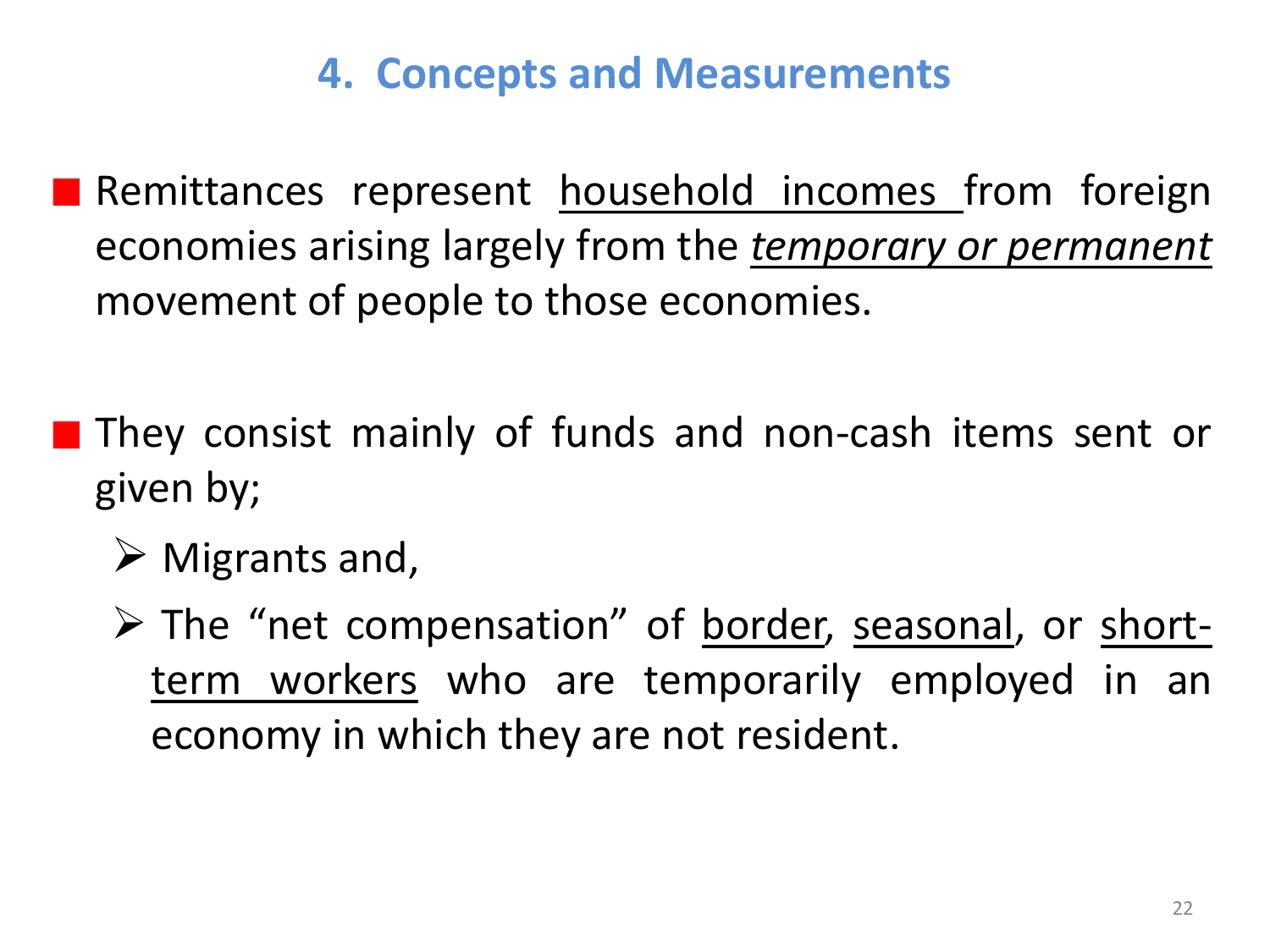## **4.1 Underlying concepts**

**The balance of payments framework leans on the** identification of *residents and non-residents* of a reporting economy.

## **According to the** *BMP6*:

- **If** the residence of households is determined according to the *center of predominant economic interest* of it members.
- General guidelines of applying this principle;
	- $\triangleright$  Being present for one year or more in a territory or intending to do so is *sufficient condition* to qualify as being a resident of that economy.
	- Short trips to others countries *for recreation or work* does not lead to change of residence, but with the intention of staying there for one year and longer does.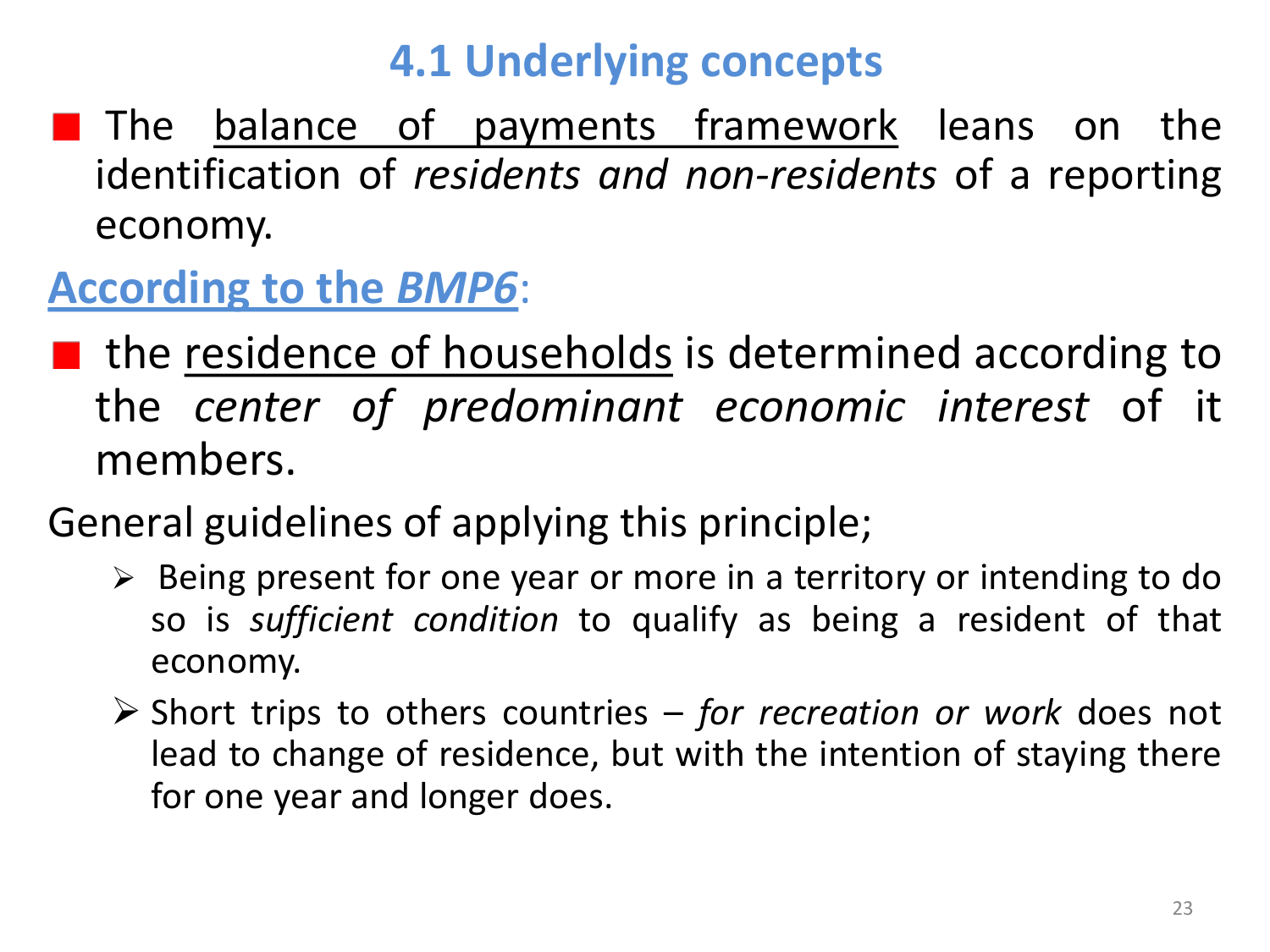- If a member of an existing household ceases to reside in the territory where this household is resident, the individual ceases to be a member of that household.
- Persons going abroad to work become residents of the host country when they plan to stay for a year or longer, but rejoin their original household on return.

Other guidelines for residence for specific cases of:

**Students** 

- $\triangleright$  Medical patients
- $\triangleright$  Civil servants employed abroad in government enclaves
- $\triangleright$  Ship's crew
- $\triangleright$  Diplomats
- $\triangleright$  Military personnel
- Notwithstanding, the length of stay in a host country, these groups are considered residents of the originating economy.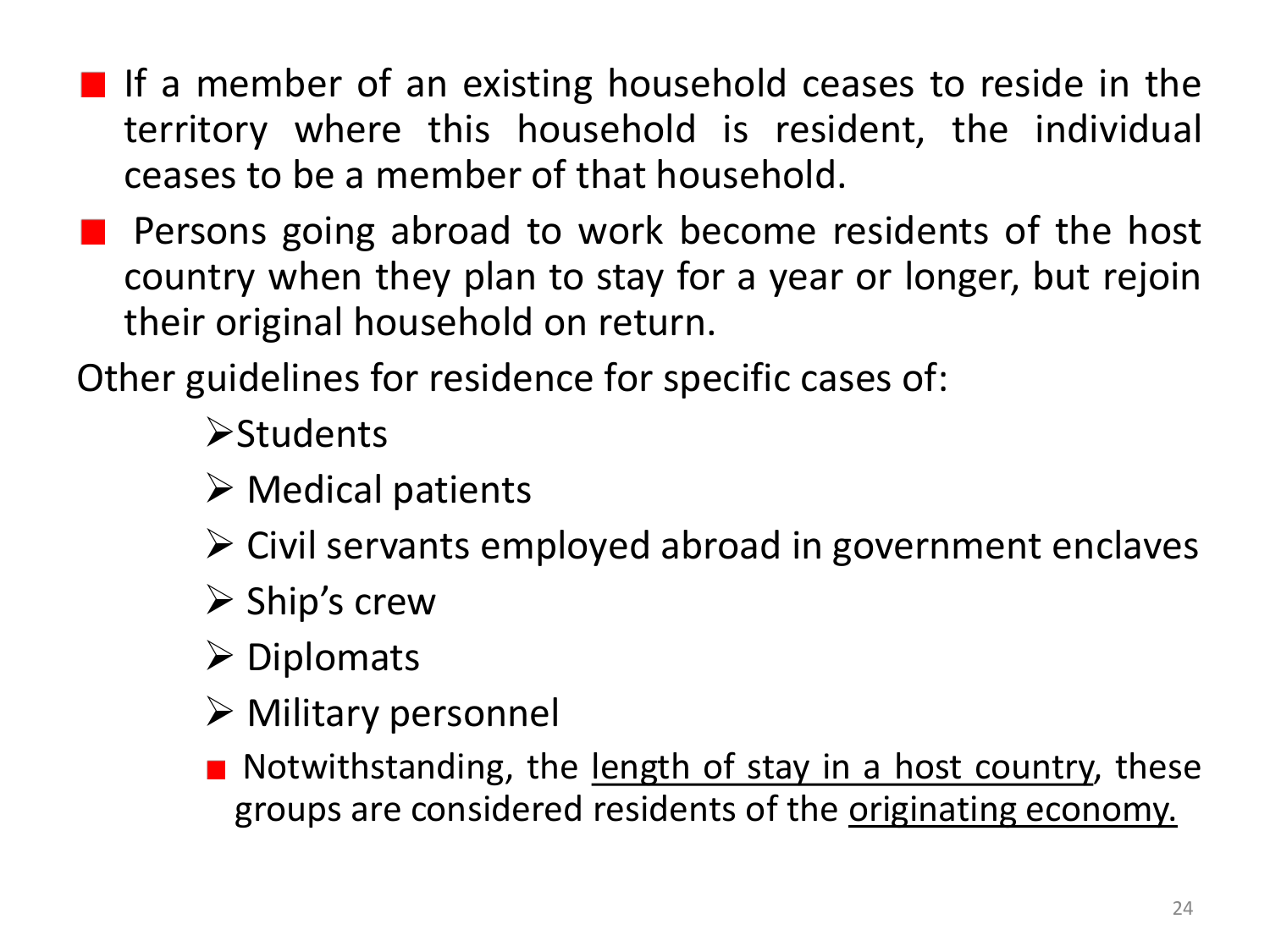## **4.2 Measurements of remittances**

- The *compilation* and *dissemination* of remittances information are encouraged along a three foremost cumulative measures which relate to remittances. They are:
	- $\triangleright$  Personal remittances
	- $\triangleright$  Total remittances
	- $\triangleright$  Total remittances and transfers to non-profit institutions serving households

#### **Definitions:**

Personal remittances:

- Defined as *current and capital transfers in cash or in kind* between resident households and non-resident households, plus *net compensation of employees.*
	- » Net compensation is calculated by deducting taxes, social contributions paid by non-resident workers in the country of employment, transport and travel expenditures related to their work abroad from gross compensation.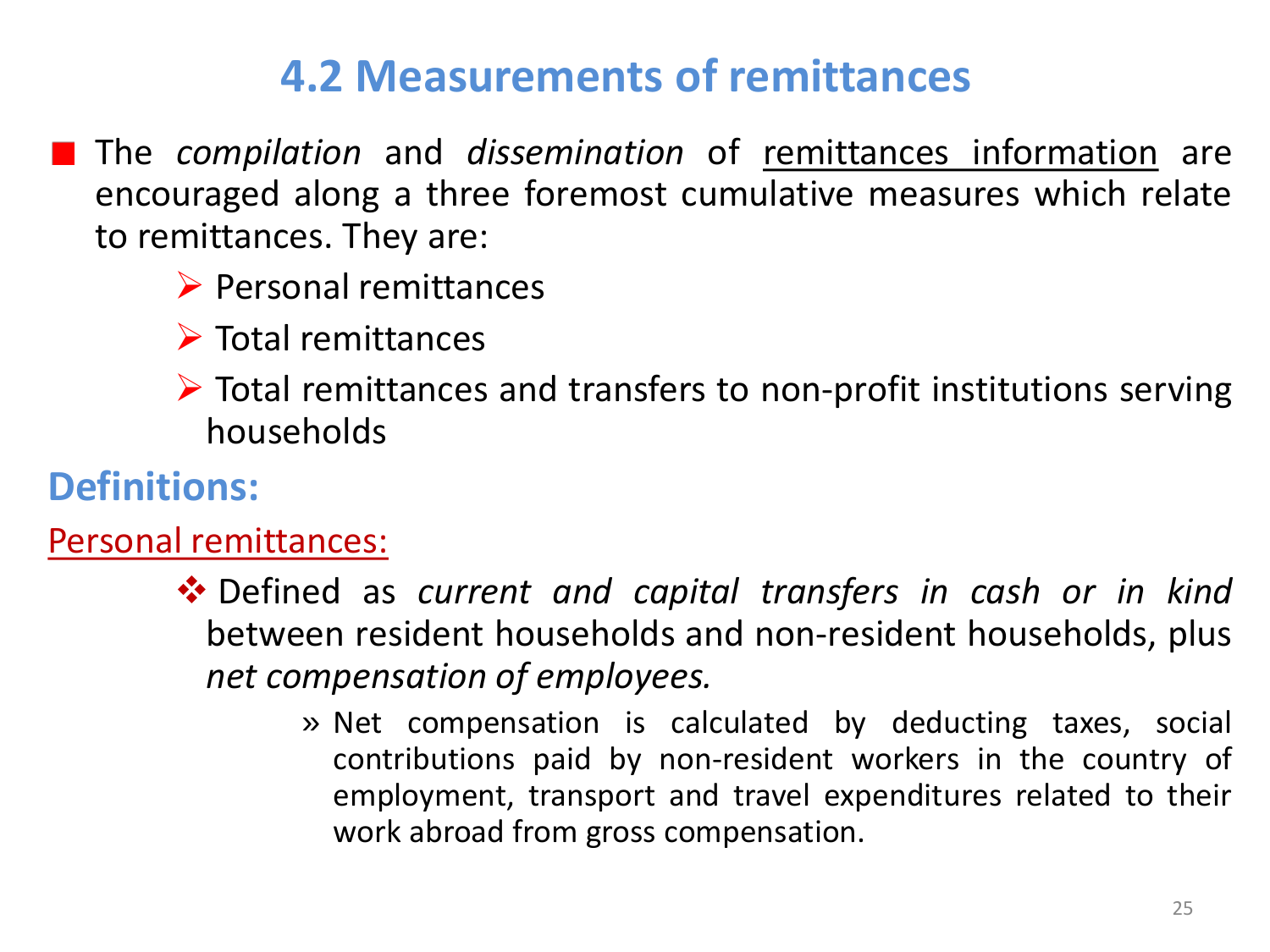#### Total remittances:

- Is the sum of *personal remittances and social benefits.* Total remittances include:
	- $\triangleright$  Income from individuals working abroad for short periods,
	- $\triangleright$  Income from individuals residing abroad (migrants)

 Social benefits from abroad (Social benefits include benefits payable in cash or in kind under social security funds and pension funds.

#### Total remittances and transfers to NPISH's:

- Includes *total remittances* and both *current and capital transfers to NPISH's* from any sector of the sending economy.
- $\dots$  It therefore includes all transfers benefiting households directly or indirectly through NPISH's, as well as the *net earnings of short-term workers abroad.*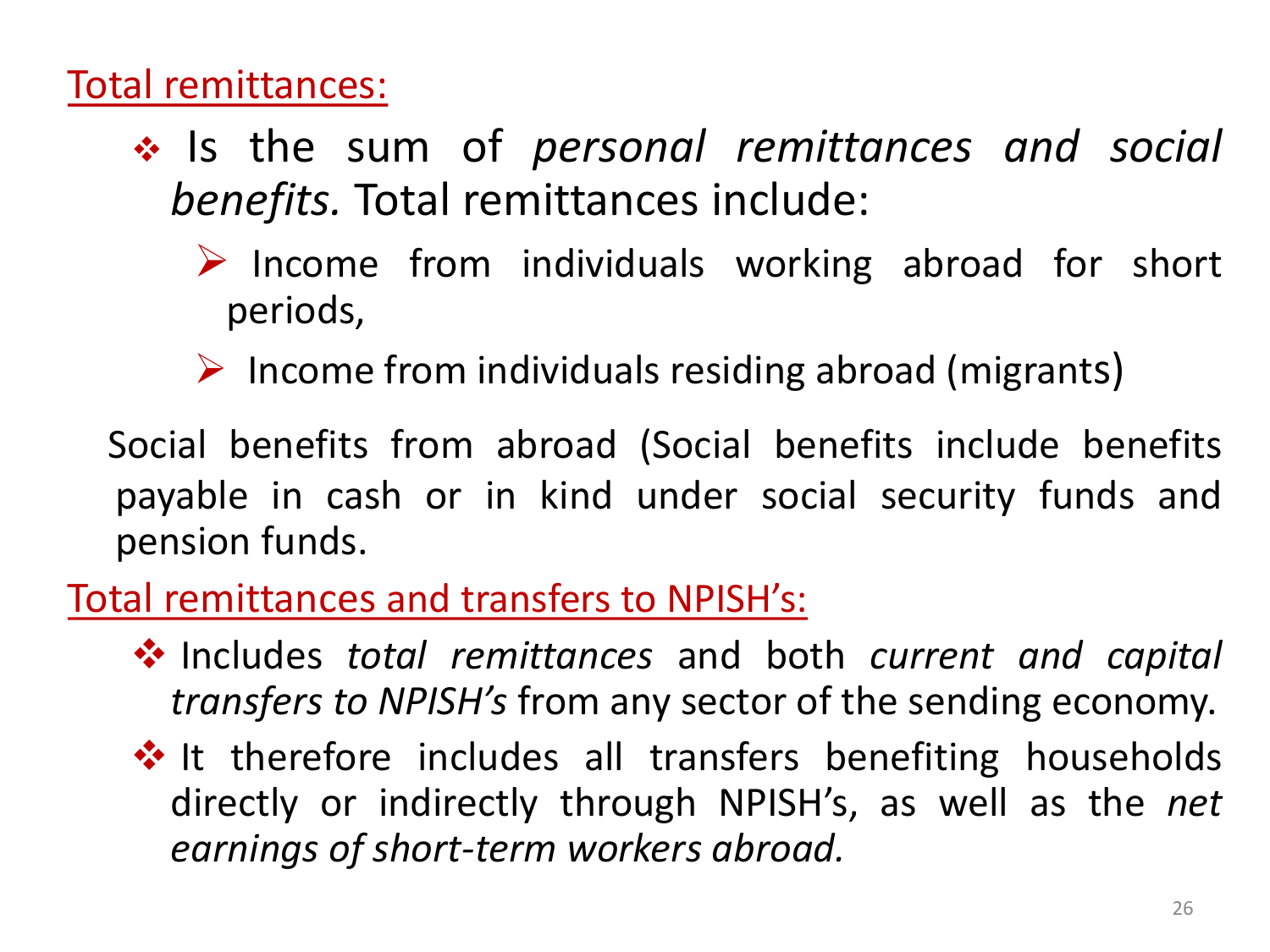#### **5. Charts Depicting Analysis on Remittance Inflows**

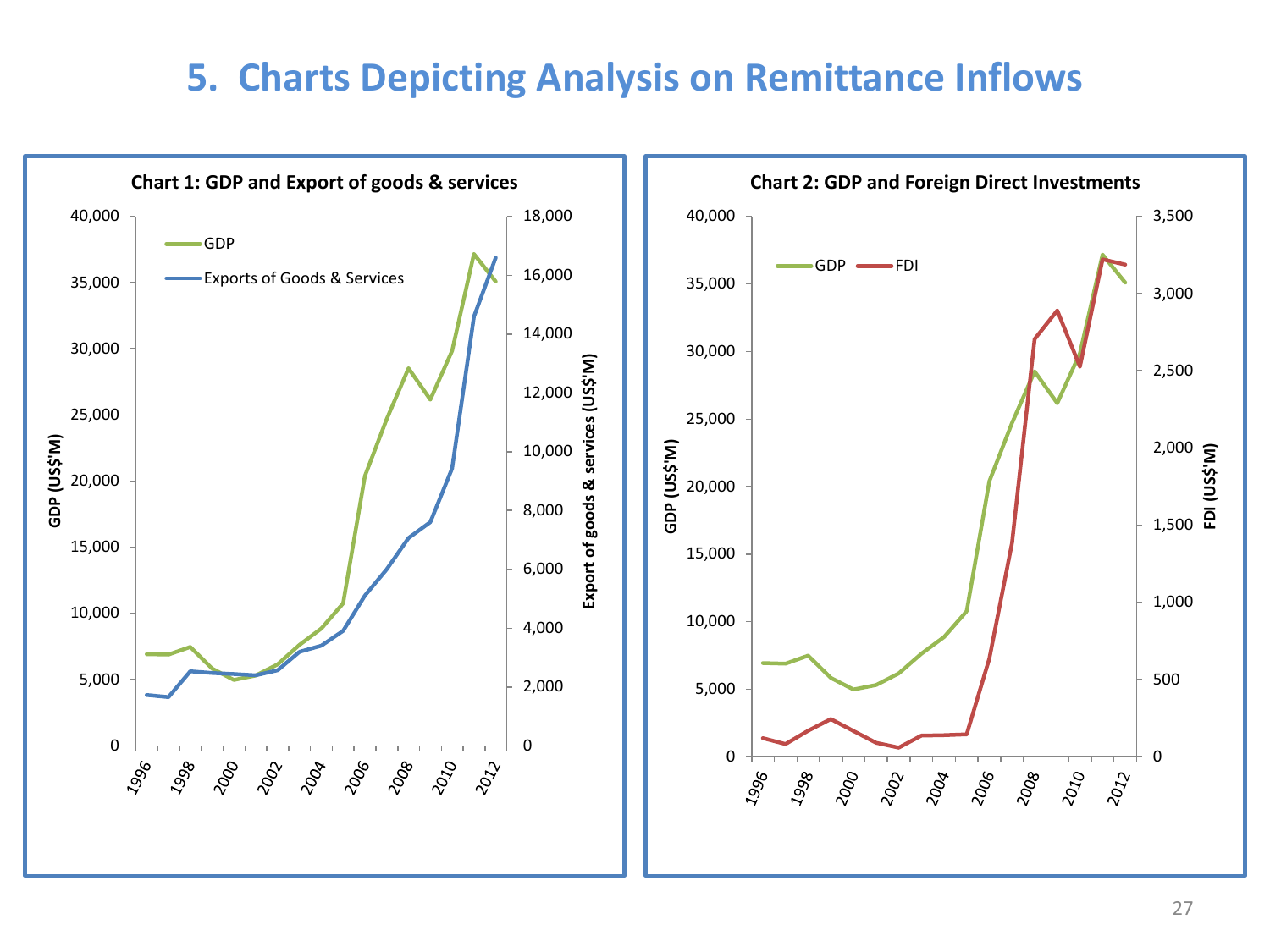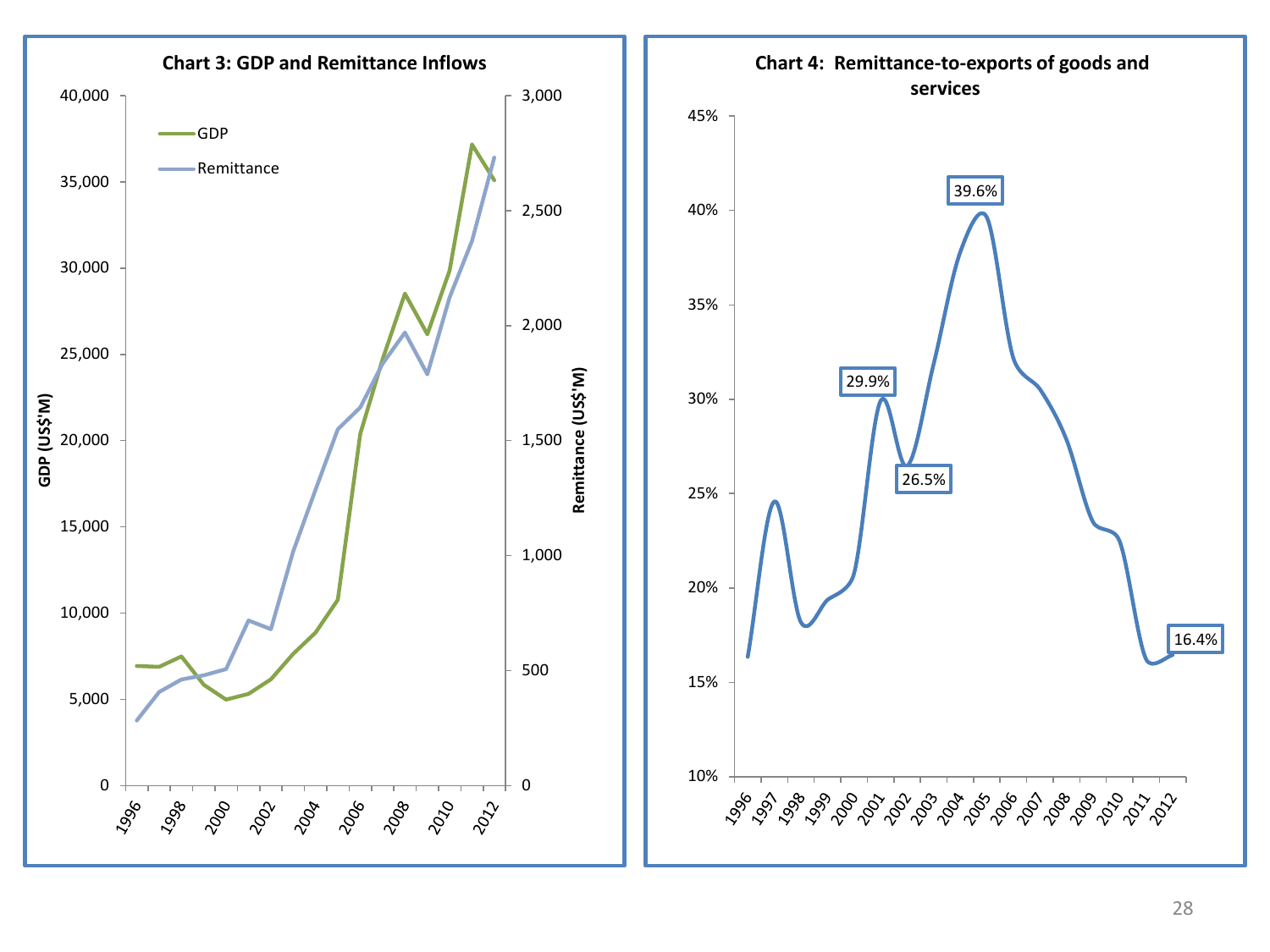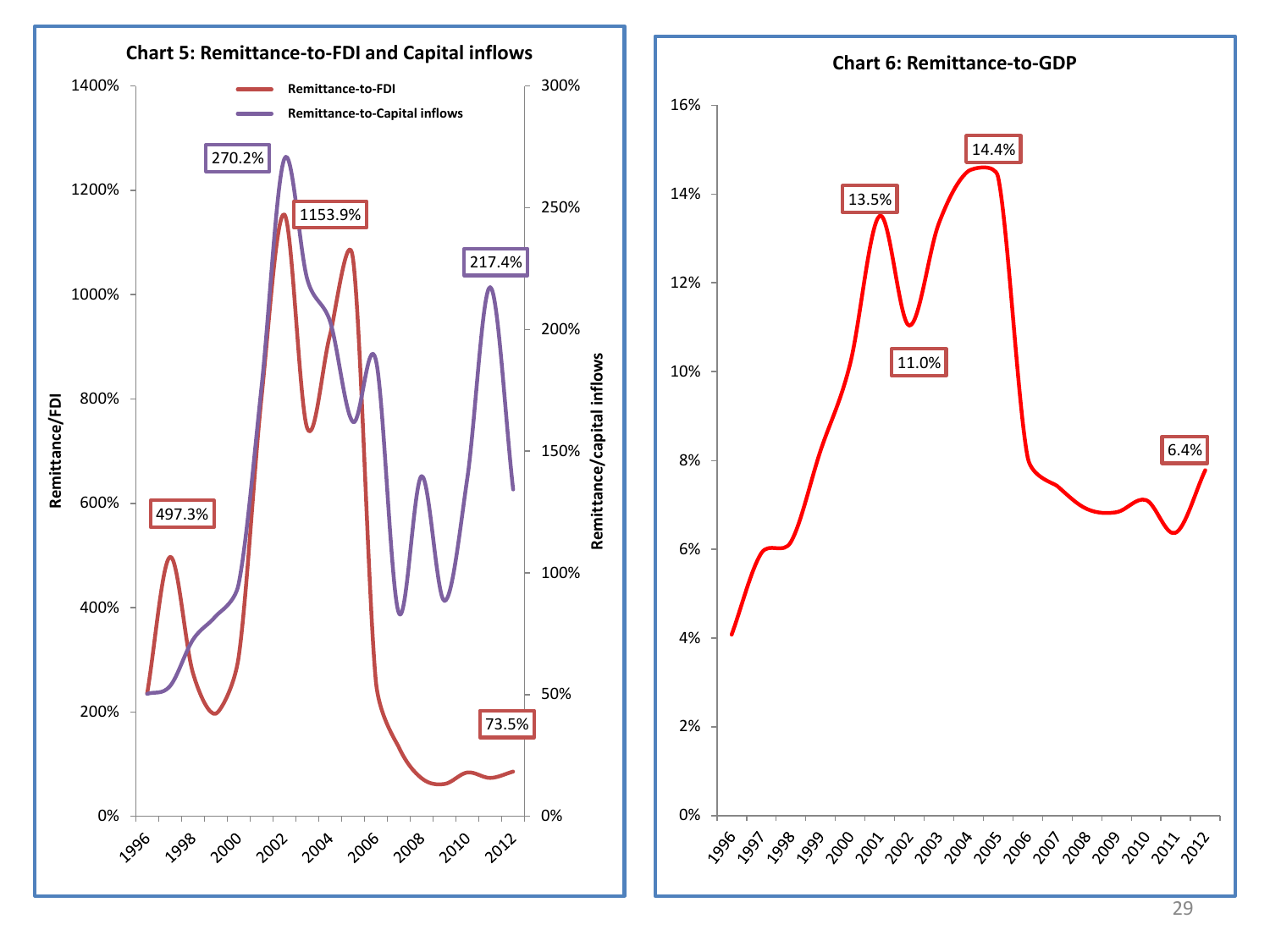

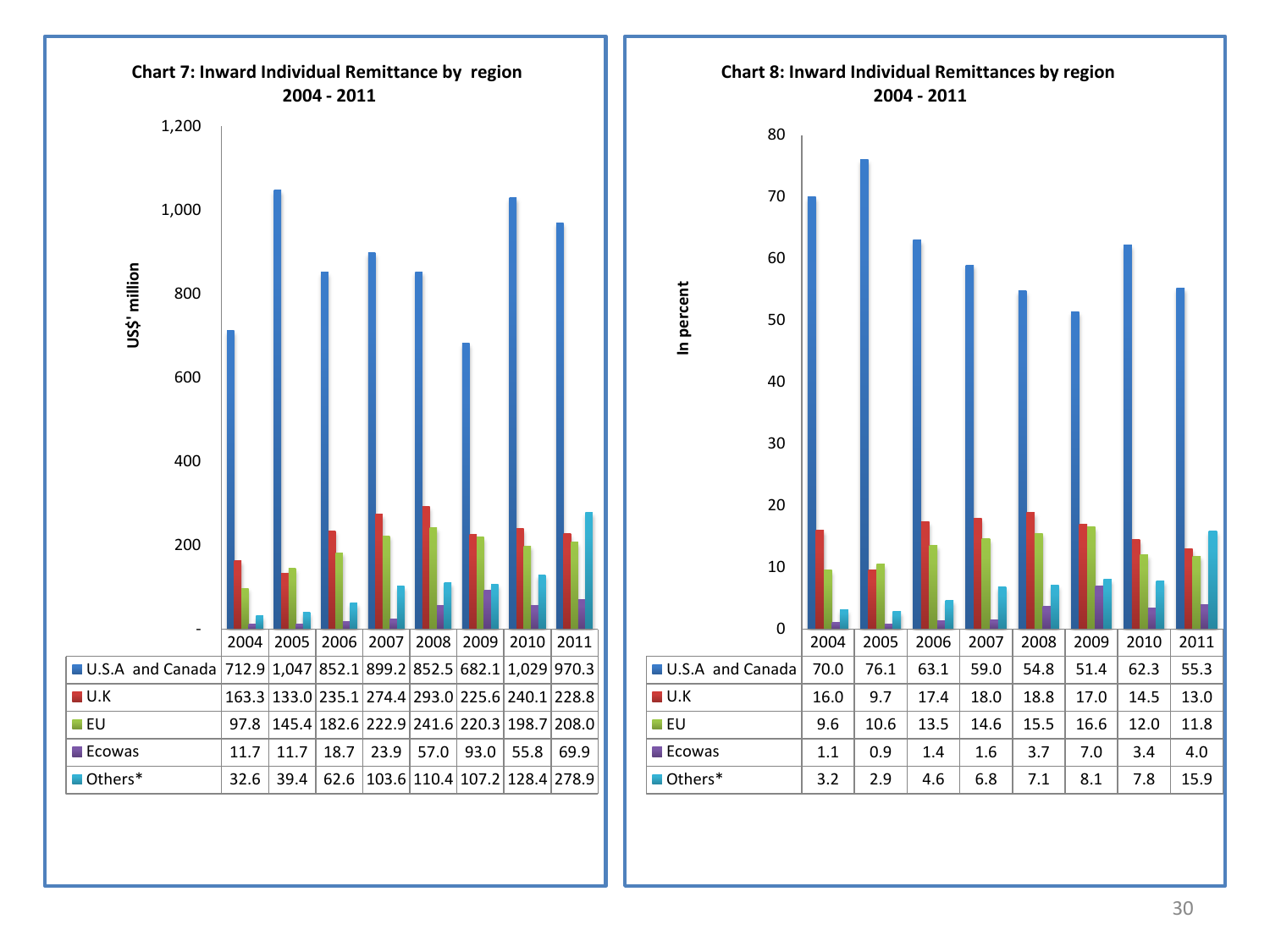# **6. Government Policy Initiatives**

**Nota With support from the World Bank and other donor** partners through the MOFEP under the Economic Management Capacity Building (EMCB) project; *a national remittances credit registry (NRCR)* is to be established as a pilot project:

- $\triangleright$  To assist Government of Ghana to create new possibilities for diversification of the country investments financing for remitting Diaspora funds to enhance service delivery and development outcomes.
- $\triangleright$  To design and operate an e-platform of a centralized database for compiling national remittances flows.
- $\triangleright$  This is to capture the regularity of flows, and to enable the utilization of such information to generate financial benefits and investments opportunities to remitters, recipients and the country as a whole.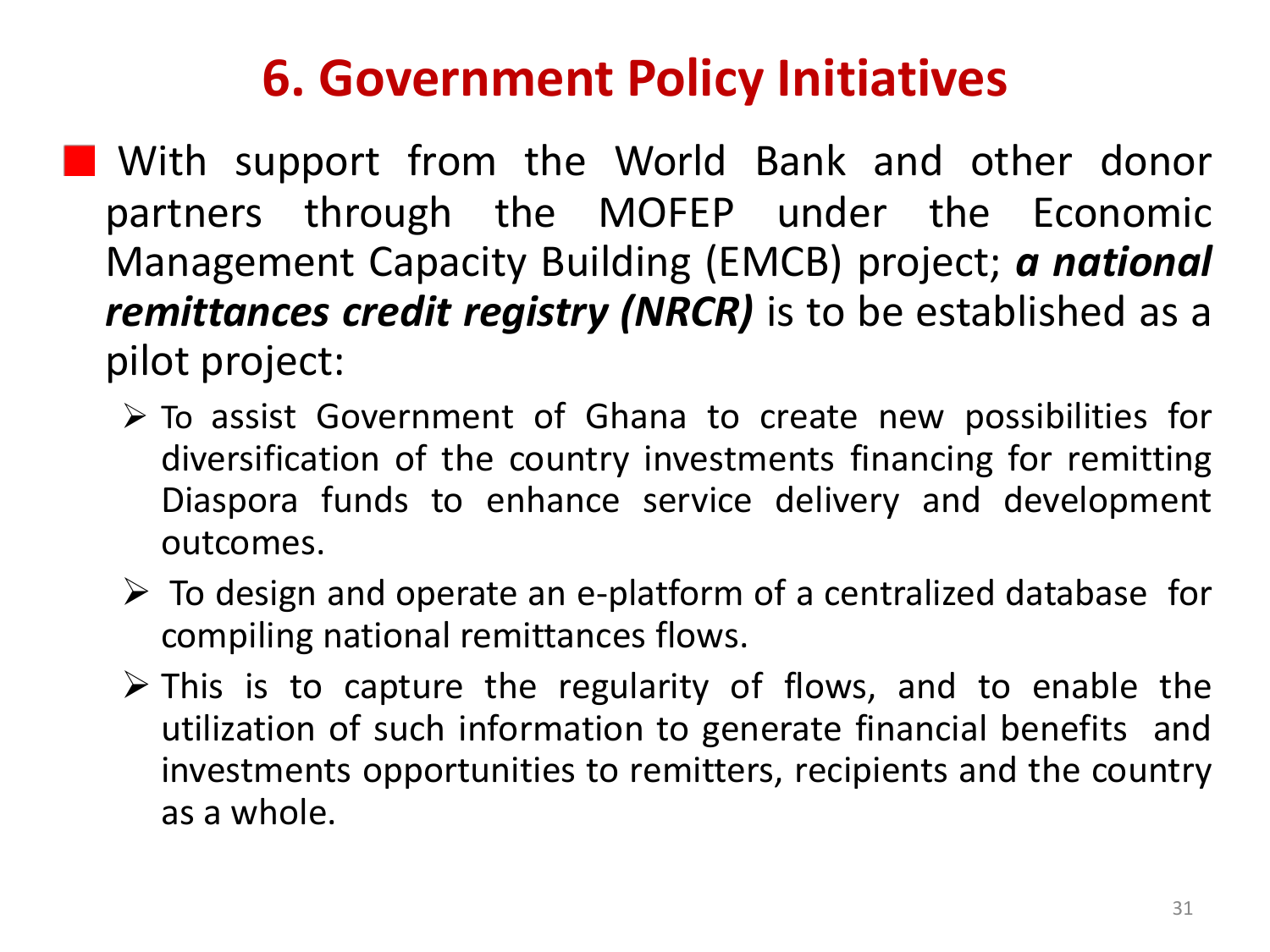## **7. Conclusion and Recommendations**

- **I** Government of Ghana has considered inward remittances, particularly, from migrants of a high policy interest;
	- $\triangleright$  Because of its anti-poverty nature and ability to gauge economic growth and development.
- **E.** Complementary policies are needed to persuade all other potential operators or providers of remittance businesses into the main stream regulatory framework, since regulatory data may be available for statistical and analytical purposes.
- **The Government and the central bank could assist in** persuading the MTO's, the bank and other institutions in the remittances businesses to reduce the cost associated with it; this will help to minimize the flows through the informal channels.